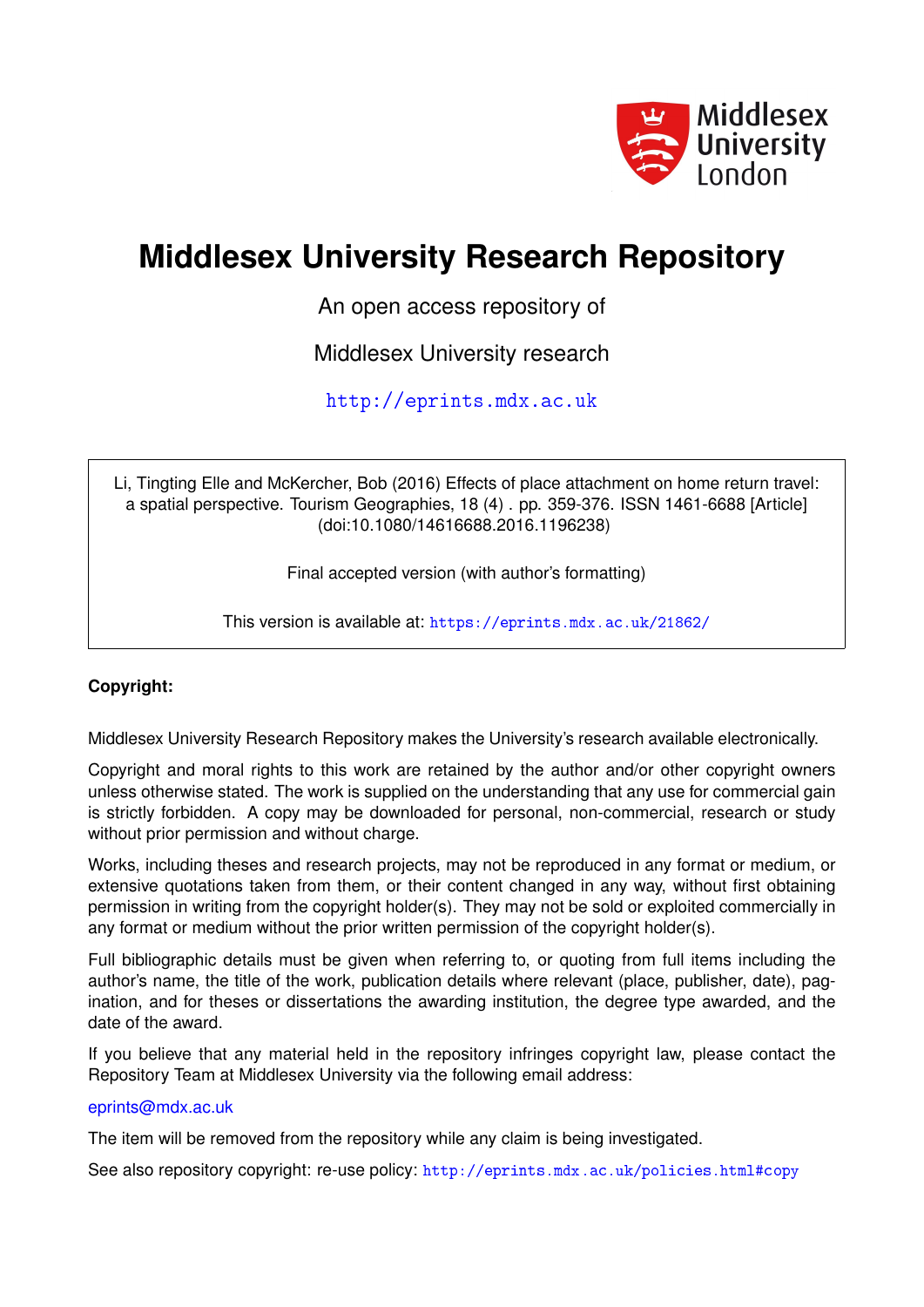# **Exploring Effects of Place Attachment on Home Return Travel: An spatial perspective**

#### **Tingting Elle Li\***

Middlesex University London, Hendon Campus

E-mail: t.li@mdx.ac.uk

### **Bob McKercher**

School of Hotel and Tourism Management, The Hong Kong Polytechnic University

Bob.Mckercher@polyu.edu.hk

For citation please use: Li, T. E., & McKercher, B. (2016). Effects of place attachment on home return travel: a spatial perspective. Tourism Geographies, 18(4), 359-376.

\*Corresponding author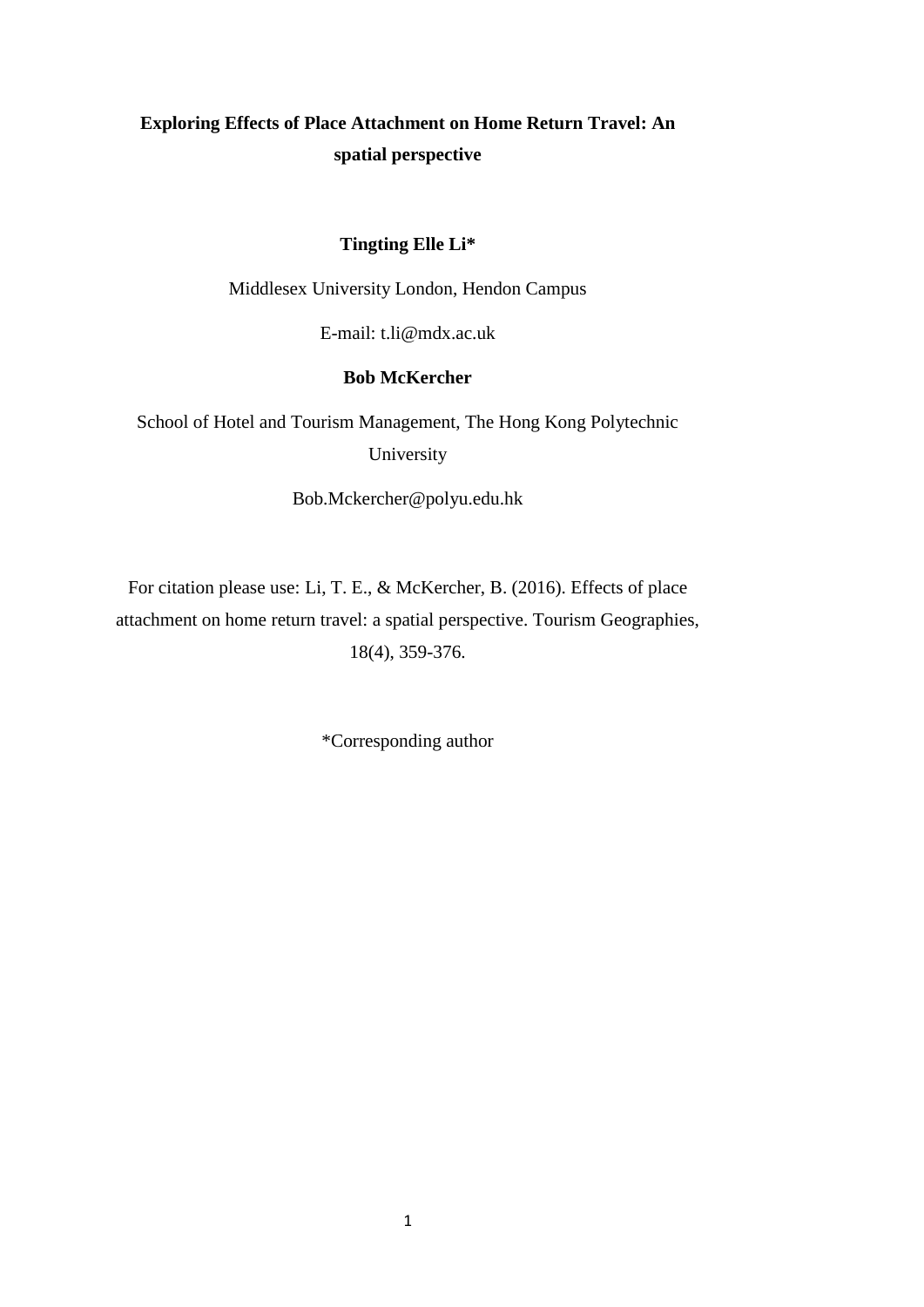#### ABSTRACT

Recent studies on place-mobility relationships suggest increasing possibility of people's multiple place attachment or place attachment in varied spatial scales. Yet our understanding of how place attachment in different spatial scales affects mobility remains limited. This study investigates home return visit by Chinese diaspora tourists from North America who have made multiple trips to China. 29 in-depth interviews with repetitive home return travellers were conducted in a highly explorative way. Four different types of return movement were identified: local; dispersed; local & dispersed; and secondmigration locale focused. A relationship was found between the participants' sense of place, place identity and home return travel. The findings suggest that home return travel is more complex than previously thought. More focused sense of place and strong personal connection to ancestral home may lead to more local return, while more generic sense of place and collective personal identity would result in more dispersed travel. Family migration history and strong attachment to family's first migration destination would lead to focused return to the place. The study highlights the fact that place and place attachment are deeply personal and can evolve over time and space. Practical contributions were made by providing illuminating instructions to diaspora destinations.

Keywords: Home return travel; repeat visitation; place attachment; place identity; Chinese diaspora; North America

**Introduction**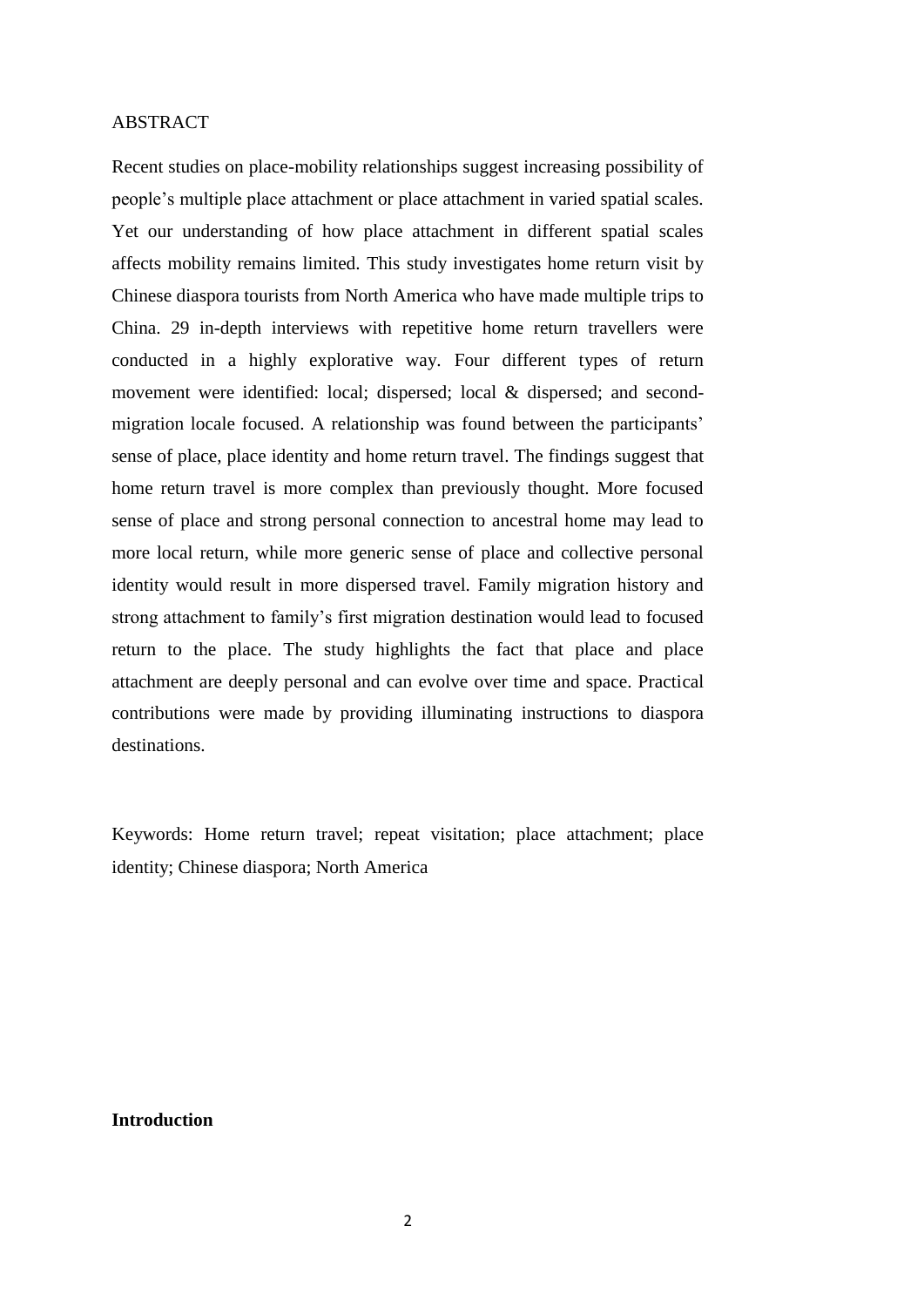Interest in travel by migrant and/or diasporic communities to their countries of origin is growing in recognition of both the social significance of this activity to the individual and its economic importance to both source markets and destinations (Dwyer, Forsyth, King & Seetaram, 2010). Various terms are used to describe this type of travel, including diaspora tourism (Coles & Timothy, 2004; Cohen, 2004; Hughes & Allen, 2010), home return travel (Duval, 2004; Nguye & King, 2002), ethnic tourism (Feng & Page, 2000; Kang & Page, 2000), roots tourism (Basu, 2005; Pinho, 2008) and visiting friends and relatives (Pearce, 2012). Regardless of the term, though, it is generally believed people return to their ancestral homelands in order to help construct their own identities or to resolve personal identity crises (Lew & Wong, 2004; Duval, 2004; Dwyer et al., 2010; Iorio & Corsale, 2013; Basu, 2007; Marcus & Fischer, 1986), sustain, renew or create family and cultural ties (Hollinshead, 2004; Lew & Wong, 2004; McCain & Ray, 2003), as a journey of selfdiscovery (Franklin & Crang, 2001), as a quest for 'the other' (Van den Berghe, 1994) or for many other reasons.

While much of this work is informative, the spatial context of what constitutes 'home'<sup>1</sup> is rarely delineated, and as a result, little work has been conducted examining the behavioral patterns of home return tourists. Yet, reading the above works suggest recent migrants see 'home' in narrow spatial terms of their home community. Alternately, studies of individuals with longer migration histories tend to suggest they see 'home' more at a more generic nation level, which may or may not include a specific community of origin (Hughes & Allen, 2010). In addition, individuals with disrupted migration patterns who cannot lay claim to a specific ancestral home community, such as former African migrants and much of the Jewish diaspora, view the idea of 'home' as an amorphous, symbolic and mythic space (Safran, 1991; Levitt & Waters, 2002). Yet, all still claim some type of attachment to these places.

This observation suggests place attachment can have varying spatial contexts. If so, then one would also expect that home return travel patterns may be more complex than previously thought and may also be influenced by or reflect difference spatial senses of place and place attachment. This paper presumes that movement patterns will be more focused among these with a strong and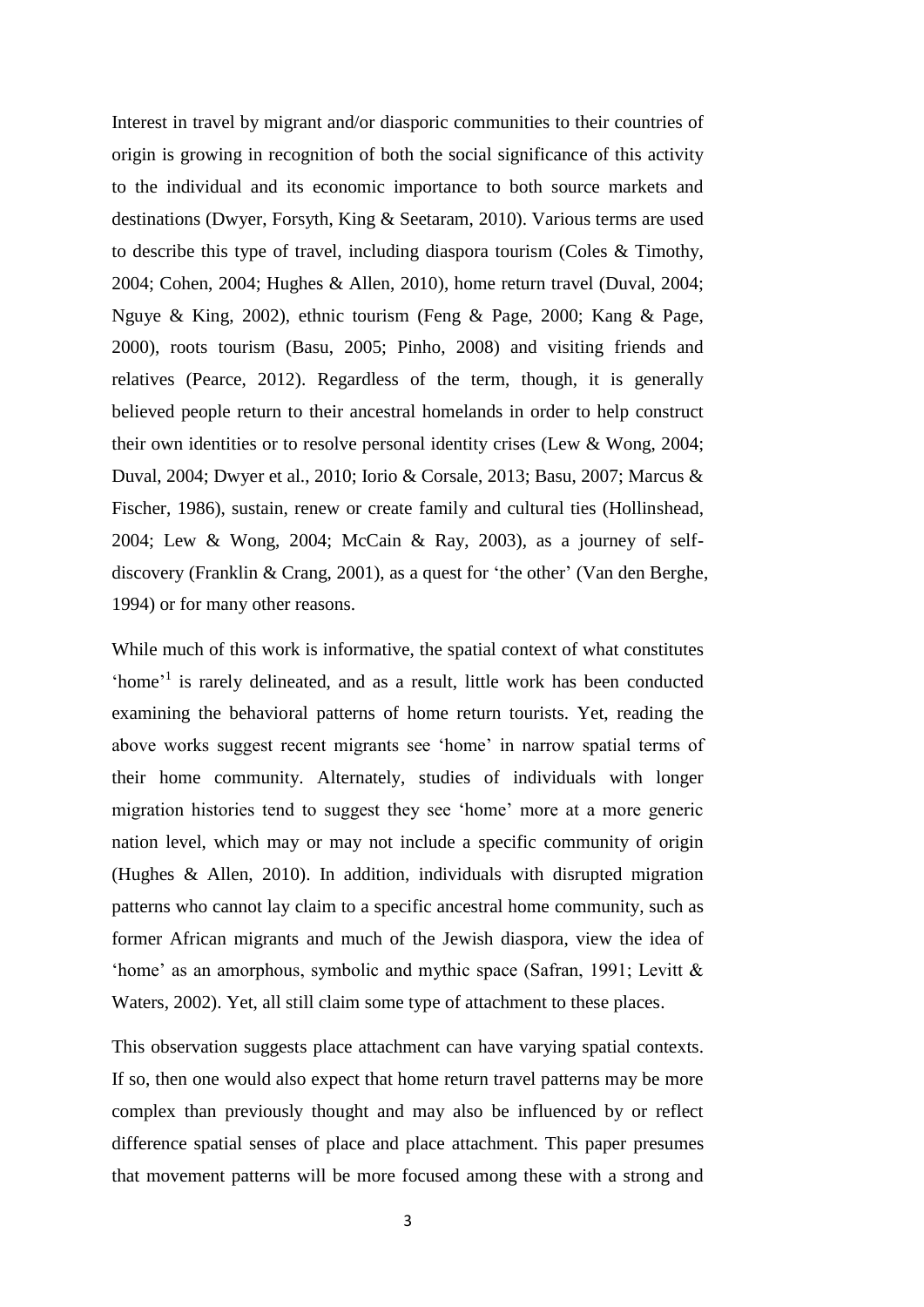localized sense of place, while those who exhibit less robust place attachment to their ancestral home community will engage in more dispersed travel. A qualitative method using a sample of Chinese diaspora tourists who are residents in North America is adopted.

#### **Research Context**

#### *Place and Place Attachment under Growing Mobilities*

Located in geographical space, maintaining a physical setting through activities conducted and meanings grasp (Relph, 1976), place is seen as not only maintained a nature of "physicality" but also sustained its connections and exchanges with the surroundings, which is considered as being vital (Tuan, 1977). Human geographers started to recognize the difference between space and meaningful place by believing that places are extracted by ordinary people from continuous and abstract space to a bounded, identified, meaningful, named, and significant place (Relph, 1976; Tuan, 1975). To Massey (1991), people's perceptions toward places are highly complicated, varied in different social groups and how people relate to it. Places are perceived as meaningful by both individuals and social groups (Gustafson, 2006), who have different perceptions toward a place based on their own understandings and needs.

Place attachment which has been portrayed as a multifaceted concept refers to as the bonds between people and place based on affection, cognition and practice (Low & Altman, 1992; Scannell & Gifford, 2010). Scannell and Gifford (2010) comprehend place attachment through a tripartite framework. They define the 'process' dimension by involving affective elements representing the emotional connection a person has with a place and can be expressed in a positive manner as a sense of happiness, pride, love and wellbeing (Hummon, 1992; Brown, Perkins & Brown, 2003), or by an equal sense of grief, sadness and feeling of longing when displaced from a place (Fried, 1963); cognitive elements of memory, knowledge, beliefs and meaning, people construct place meaning and closeness and connect it to the self (Hay, 1998; Twigger-Ross & Uzzell, 1996) and behavioural elements that expressed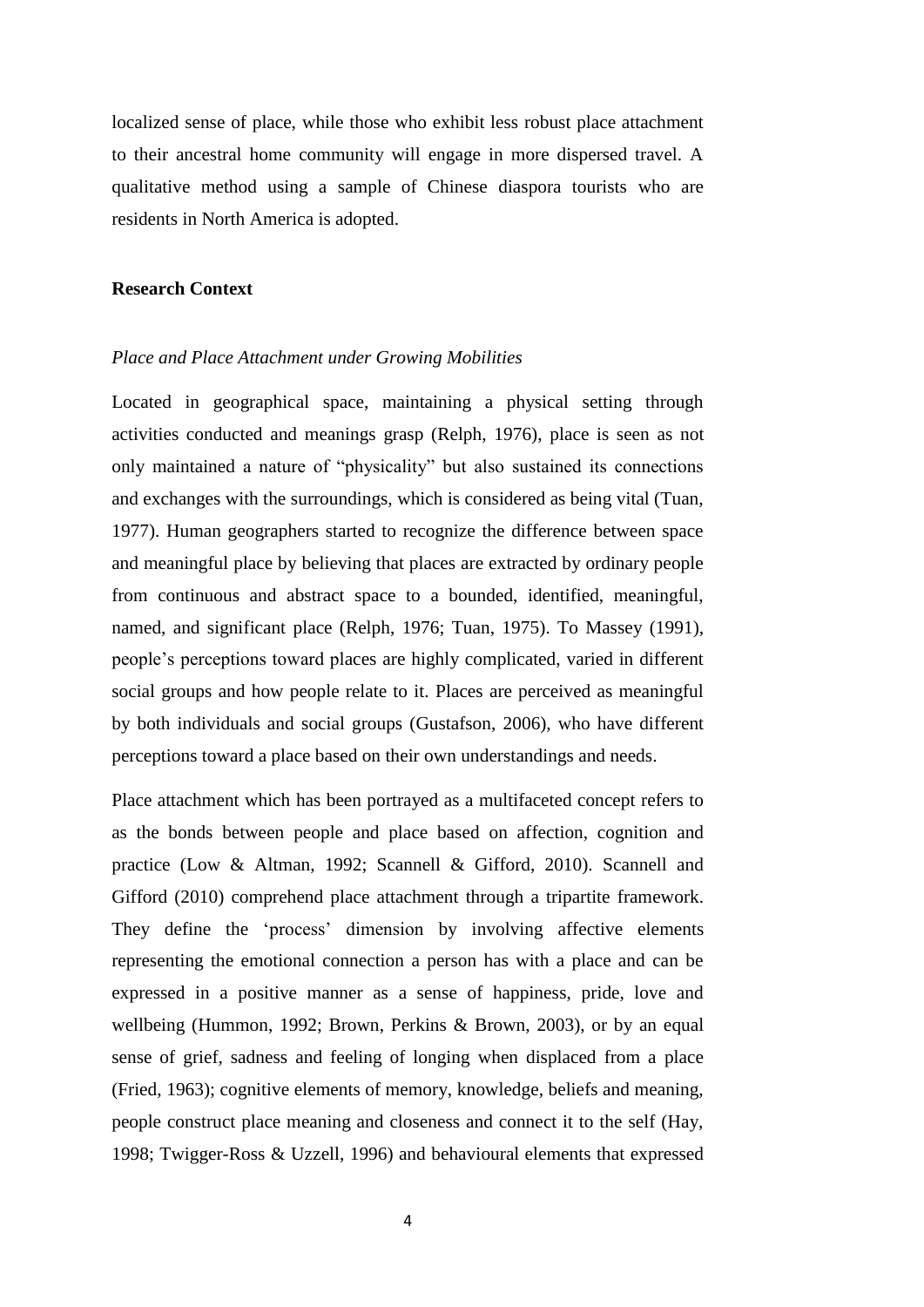through actions, typified by the idea of 'proximity-maintaining behavior' and expressed through length of stay or efforts to return (Hay, 1998), or through the reconstruction of a place after disaster or relocation (Geipel, 1982; Michelson, 1976). The 'person' dimension implies place attachment occurs at both individual and group levels. At the individual level, it involves one's personal connections to a place. Sometimes this bonding can be stronger when the place evokes personal memories, experiences, and feelings (Manzo, 2005). This aspect of place attachment is thought to contribute to a stable sense of self (Twigger-Ross & Uzzell, 1996), that individuals draw similarities between themselves and the place and incorporate cognitions about physical environment into their self-definitions. At the group level, place attachment involves symbolic meanings shared among group members (Low & Altman, 1992), such as shared historical experiences, values and symbols which can be transmitted to subsequent generations. The 'place' dimension is indicated in two levels: social and physical (Riger & Lavrakas, 1981). Social attachment consists of social ties, belongingness to the place, and familiarity with people residing in the place. Physical attachment or 'rootedness' can be predicted by length of residence, ownership, and plans to stay.

Another crucial concept to comprehend place attachment is place identity (Proshansky, 1978), which is considered as a fundamental component of personal identity (Hernández, Hidalgo, Salazar-Laplace & Hess, 2007). Place identity describes people's interaction with places in terms of feeling belonging to a specific place (Stedman, 2002). This identity can be either from an individual level self-concept, defining self as being part of a village, country, or even region, or from a perceived membership in a social group (or groups) together with the value and emotional significance attached to that membership (Tajfel, 1981; Hay, 1998).

Importantly, place is absolutely not static (Massey, 1994; Gieryn, 2000; Gustafson, 2006). Likewise, place attachment is a fluid concept that people can have multiple strong attachments to different places and some of which may evolve along time (Gustafson, 2006). This notion contradicts the historical belief that place attachment and mobility were mutually exclusive. Strong place attachment was believed to be indicative of immobility and low place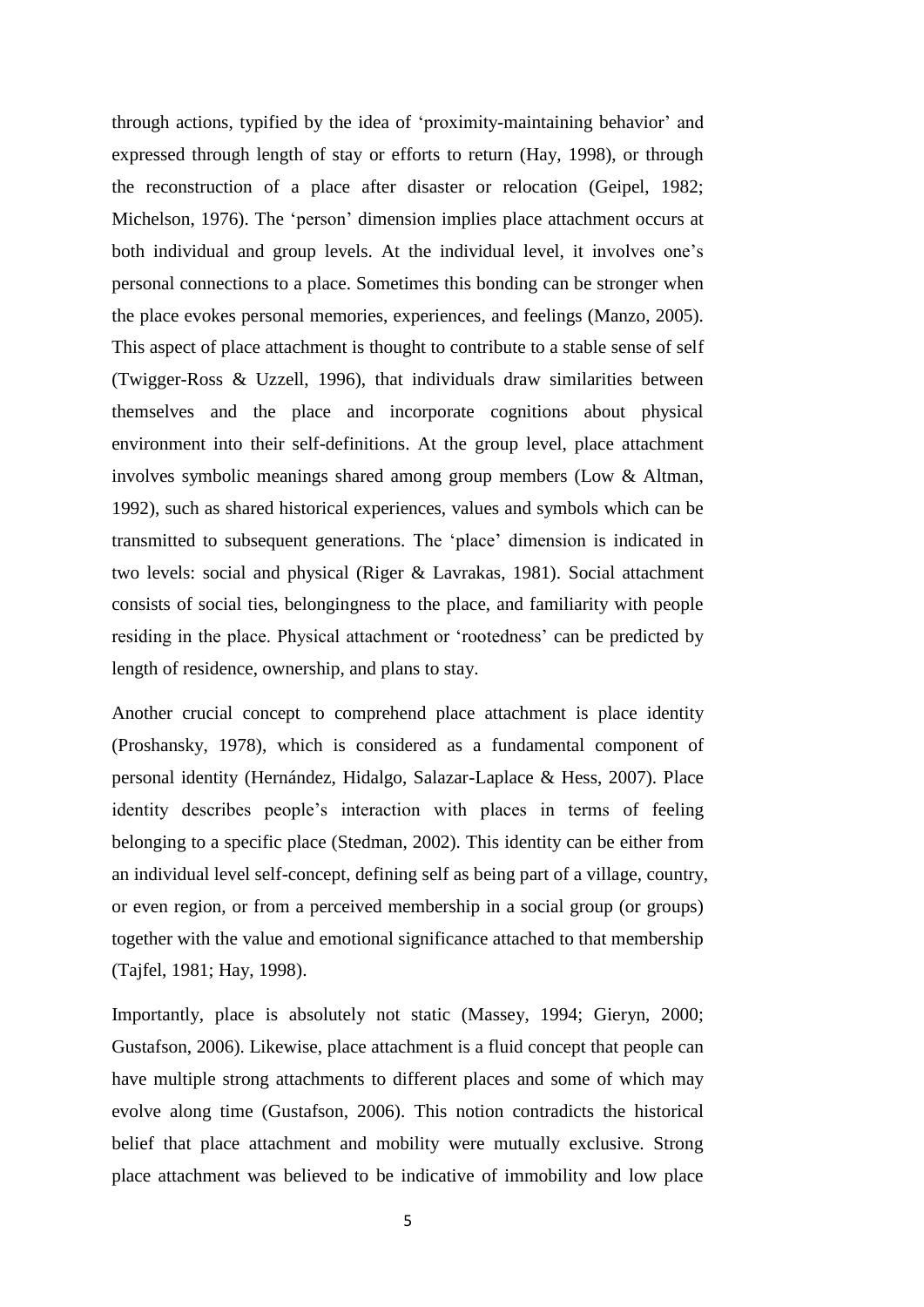attachment reflected higher rates of mobility (Relph, 1976). Today, this assumption is recognized as no longer being valid as increased mobility, transnationalism and improved transport technology now make it possible for people to develop and maintain strong ties to multiple places simultaneously. Mobility and place attachment are not theoretically opposite to each other. Instead, the experiences of people in a place involve both place attachment and mobility, and a more subtle and complex association exists with differing and often multiple place attachments evolving over time (Gustafson, 2009). It is particular the case that some migrants remain rooted in their home place and do not change, others integrate fully with the new host society, some develop multiple place attachments, remain simultaneously mobile and rooted, and some become rootless (Gustafson, 2001; McHugh & Mings, 1996; Williams & McIntyre, 2012).

However, the existence of different spatial scales of place attachment and how they interact with mobility has remained uncertain. Forty years ago, Tuan (1975) suggested that as people become more educated and more mobile, the scale of their identification changes from purely local (neighborhood) and national (country) to regional and cosmopolitan. Neighbourhood is one of the favourite scales, yet scarce empirical data has included larger scales, such as region, country, and continent. It may be because the belief that direct phenomenological experience converts abstract space into personally meaningful places, and larger scales like a region, a country or a continent are 'far too big to be directly experienced by most of its people' (Tuan, 1975, p158). Thus, country is usually seen through its symbolic value and rooted deeply in a common history and particularly strong socially constructed symbols of group belonging and identity (Lewicka, 2011).

Few studies have examined attachment at different spatial scales. Laczko (2005) included country, continent and more local scales and found that participants reported the strongest attachment to their country and the least attachment to their continent. In Gustafson's (2009) study, three groups of Swedish citizens with differing mobility levels (frequent travellers, occasional travellers, and non-travellers) were investigated. Frequent travellers expressed stronger macro level bonds (such as to 'Europe') and were also more willing to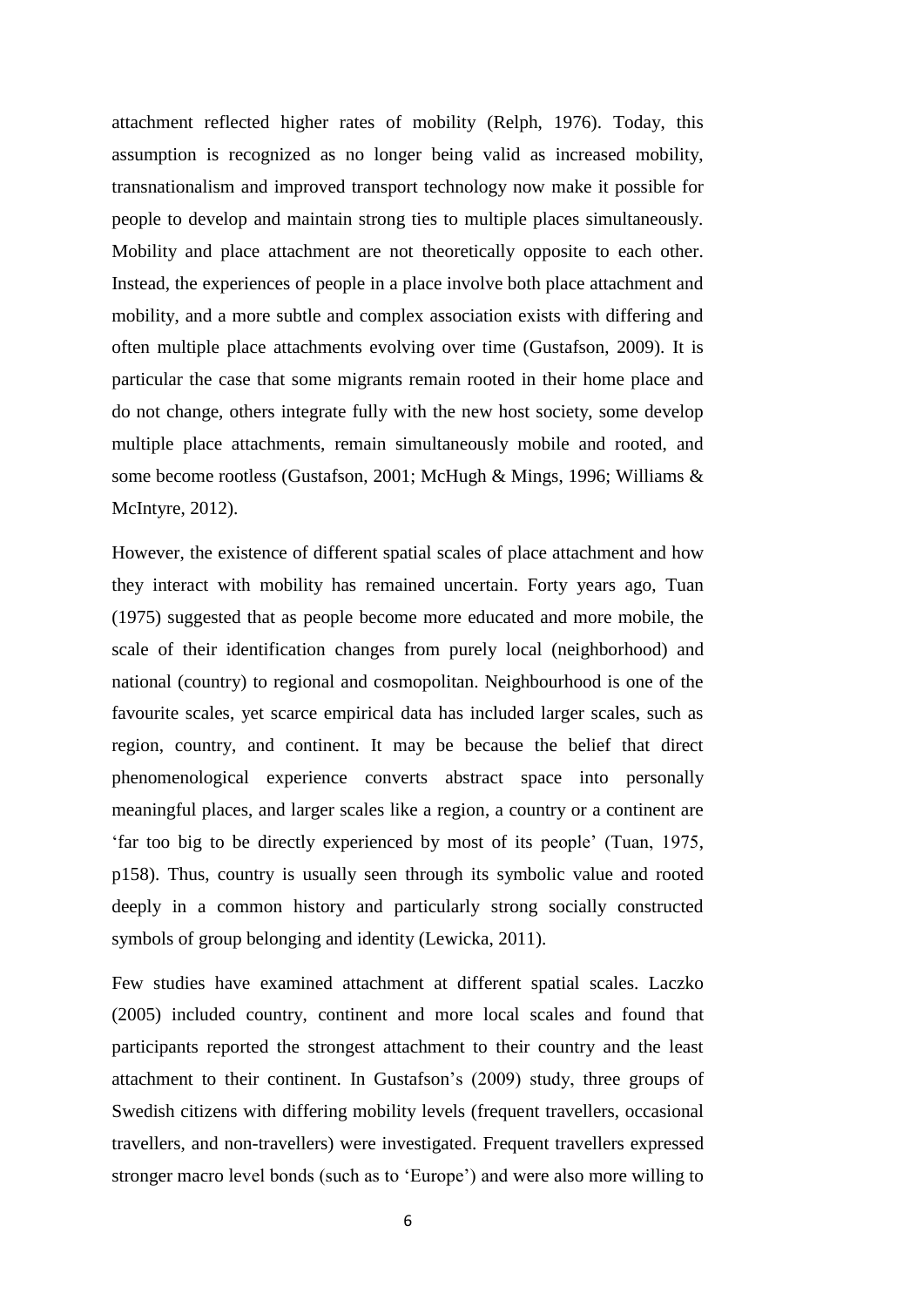live abroad. Lewicka (2010) examined the effects of place scale on place attachment by looking at five scales of places (apartment, house, neighbourhood, city districts, and city) and confirmed the curvilinear and Ushaped relationship between scale of place and strength of attachment to the place. In her later research, she noticed that absence can make the heart grow fonder, for some people who have been away from their homes developed even stronger ties as a way to maintain their local identity (Lewicka, 2011).

'Attachment to what or at what scale?' then emerges as a key question that needs to be asked when thinking of the relationship between place and diaspora travel. Individuals with a strong localized place identity and attachment with their ancestral home may restrict their home return travel narrowly to the immediate environs of their home. Those with multiple attachments to different geographic locales, more generic place identity with the home place or a stronger attachment to their current home country may display more dispersed travel patterns.

#### *Diaspora tourism and home return travel*

The widespread dispersal of diasporic communities has greatly stimulated the travel of this population between source and destination countries (Dwyer et al., 2010). The production and consumption of such kind of travel show the growing attention to how immigrants with dispersed families maintain their family life and friendships (Feng & Page, 2000; Hall, 2005; Janta, Cohen & Williams, 2015). Place attachment, as a crucially important sense experienced in diaspora tourism, has been researched in this literature under different expressions, including 'home connection', 'home ties', 'sense of home', 'belonging', 'home identity' and etc. Visits home are associated with the functions of maintaining kinship and social relations (Koppenfels, Mulholland & Ryan, 2015), committing care duties and family obligations (Janta et al., 2015), affirmation of homeland identity (Janta et al., 2015), searching for ancestral roots (Pinho, 2008), and repeated negotiation a sense of belonging or continuously struggling with 'the others' (Wagner, 2015). Nonetheless, multigenerations of diaspora members would have much complex sense of place.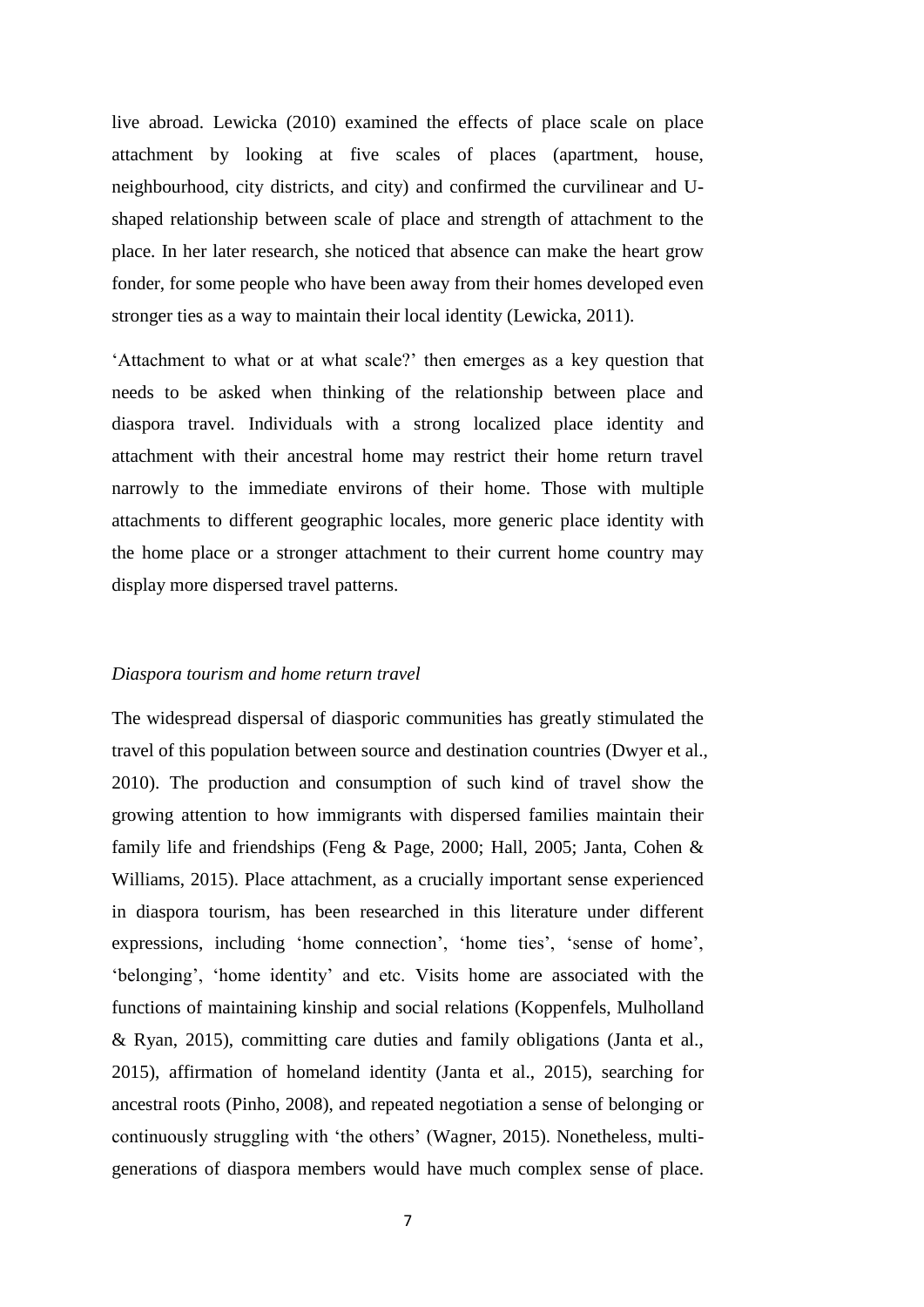Those with extensive familial and social ties and a self-ascribed diasporic membership travel back with past non-tourist experiences to maintain or extend such ties (Duval, 2004). Individuals with limited connection to their roots travel with a strong desire to search for their roots or to discover an ancestral perspective of self (Pinho, 2008).

Thus, diaspora travel is thought to have involved diverse practices with blurred and sometimes overlapping boundaries, displaying complex and different timespace patterns (Mueller, 2015). Diaspora tourists display varied degrees of home attachment, sometimes as 'nolstalgia' (Hui, 2011), that motivates them to return to seek for 'sameness' and similar cultural footholds (Hollinshead, 2004), or for a quest for 'the other' and experiencing the 'difference' and 'change' in ancestral homeland during their absence (Van den Berghe, 1994). Therefore, it is the purpose of this study to explore how different scales of place attachment affects the return travel by multiple generations of diasporic individuals.

#### *Migration Waves and Return Tourism in China*

The Chinese have a long migration history to North America (Light, 1984; Pan, 1998), with three key migration waves noted: the Gold Rush (1840-1900), Post World War II/Post China Civil War (1945-1978) and Post Open-Door Policy (1979-present) (Wang & Lo, 2005; Kemp & Chang, 2004; Li, 1998; Skeldon, 1996). Until recently, most migrants originated from southern China, with an estimated 3.75 million overseas Chinese tracing their roots to the Jiangmen Wuyi Region of Guangdong Province (Jiangmen Government, 2010). Almost all of the first wave of migrants were men, who came to North America during the California Gold Rush or to work on railway construction (Government of Canada, 2012). This wave continued until the late 1800s when the United States implemented the Chinese Exclusion Act in 1882, followed by similar legislation introduced in Canada. These overtly racist Acts achieved their desired goals of effectively excluding Chinese migration for a period of almost 60 years (Kemp & Chang, 2004). The result was the creation of a remnant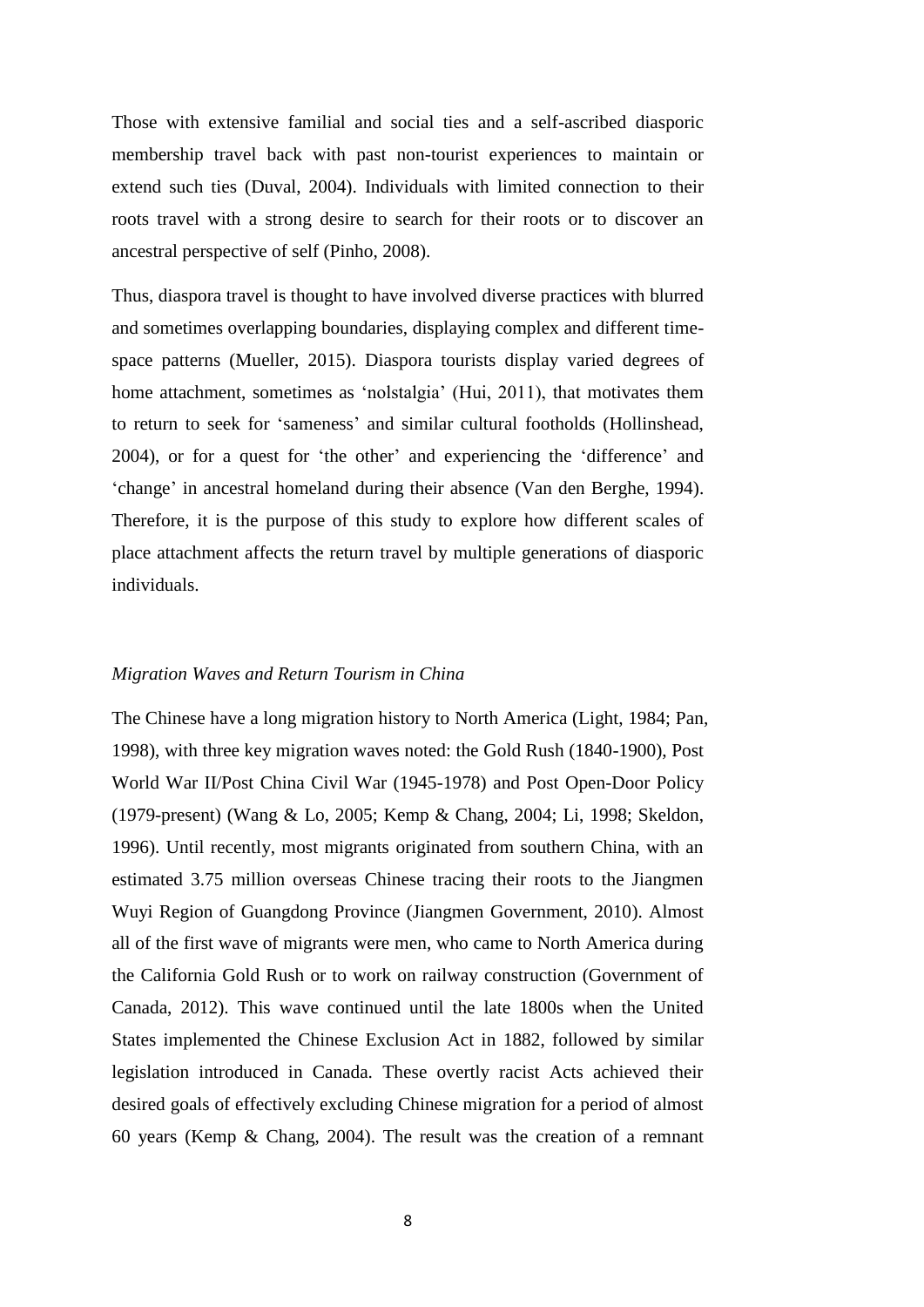Chinese population that settled in or was forced to settle in ethnic Chinatown ghettos.

The second wave occurred in the aftermath of the Chinese Civil War in the early 1950s. Most were political and economic migrants who left China with the hope of returning once the political situation stabilized (Li, 1998). As a result many moved initially to nearby Asian locations such as Hong Kong, Taiwan and Vietnam for extended periods of time, before on-migrating to their final destination in North America when it became clear they could not return home (Con & Wickberg, 1982; Kemp & Chang, 2004). Many raised families in these intermediate locales set down some roots.

The third wave began with the introduction of China's Open Door Policy in 1978, when the Central Government permitted its citizens to move voluntarily to developed countries for better life quality, employment opportunities and education for children. These migrants originated throughout China and moved mostly for life-style reasons. They tended to be well educated professionals (King & Locke, 1980; Skeldon, 1996). Unlike others, they grew up in mainland China with a solid sense of place and strong Chinese identity, cared about the development of their motherland and strove to maintain their Chineseness after migration (Mei et al., 2001).

The implementation of the Open Door Policy in 1978 greatly stimulated the arrival of foreign tourists and overseas Chinese through gradually loosening the travel and political policies. This booming of international arrivals was significant until the occurrence of the Tiananmen Square incident in 1989 which caused a sharp decrease in the number of visitors and might have influenced the visit of overseas Chinese and compatriots (Cheng & Ngok, 2013). Although the official agency did not have the information on how many diaspora tourists coming back to China each year, their trip purposes, travel destinations or patterns, it is believed that the remarkable growth of international arrivals in China was attributed to the increase in the return travel of Chinese diaspora, compatriots from Hong Kong, Macau and Taiwan (Tisdell & Wen, 1991). Chinese official organizations, private sectors and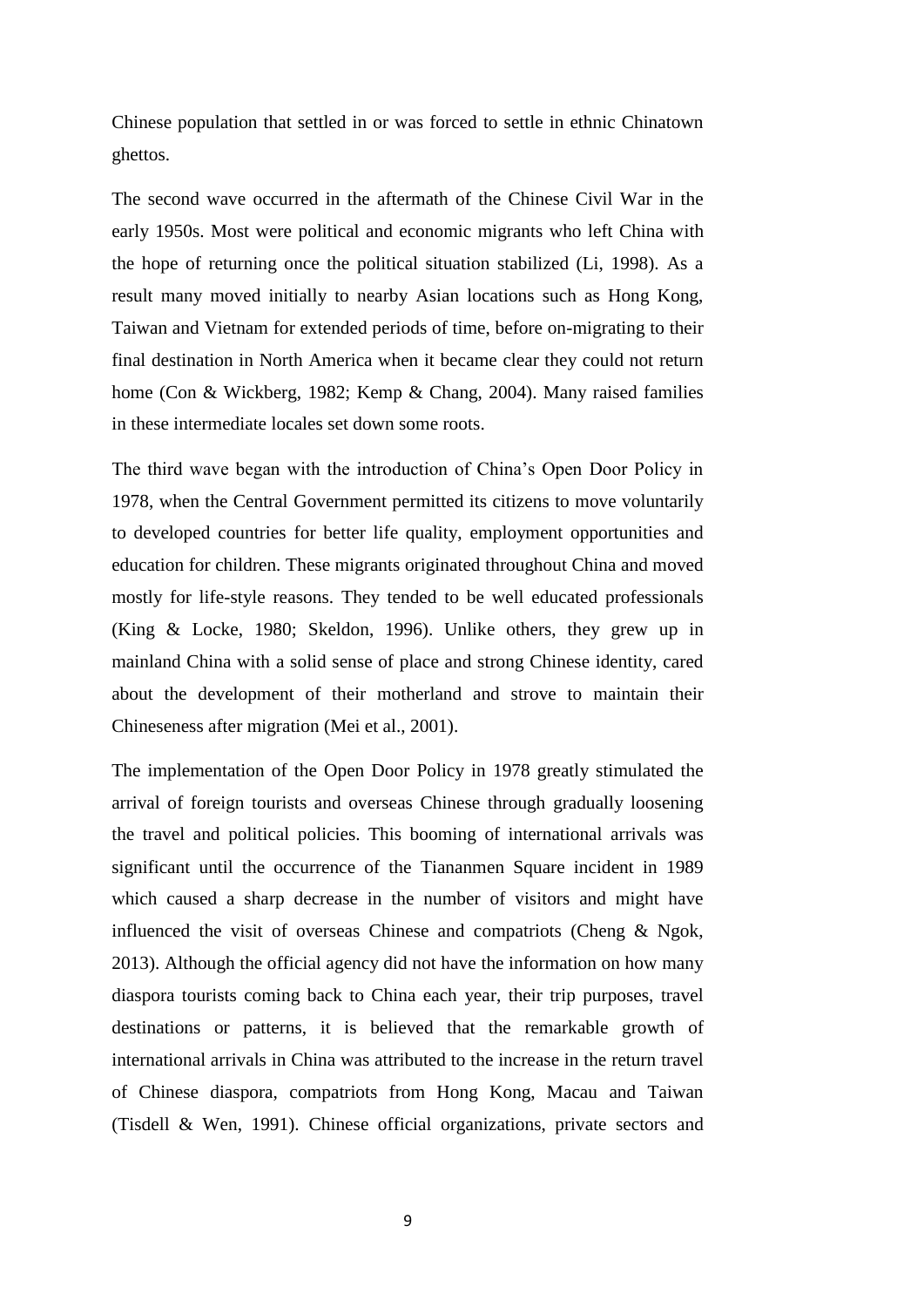overseas Chinese associations all increased their involvement in promoting the return of the Chinese diaspora.

Importantly, return travel by the Chinese diaspora displayed differing features in terms of return form, time, destination and activities during visit. The 'old overseas Chinese' (Laohuaqiao) who migrated during or before the 1950s valued filial piety and social capital much especially during their first time of travelling home (Lew & Wong, 2004). They involved actively in the communities of 'old overseas Chinese' and preferred more to travel back on specific ceremonial days or festivals. Whist the new Chinese migrants who migrated in more recent period were considered to be different in terms of their education level, career development and assimilation level in the host society. They travel with multiple purposes of visiting friends and relatives, business and leisure and their return may be closely related to new technologies, products and foreign investments (Zhao, 2001). Moreover, successive descendants of early Chinese immigrants are also an important part of the Chinese diaspora tourists. They engage more often in group tours arranged by family members or organized by travel agencies and Chinese communities in host countries. Their return travel is considered more as 'roots tourism' through which they visit their ancestral village, seek family roots, and learn Chinese traditions and culture (Guangdong OCAO, 2008). Despite the immense market potential of Chinese diaspora tourism, there is still limited attempts to study their travel patterns and underlying reasons.

#### **Research Design and Method**

A qualitative research approach, using a snowball sampling technique was used to recruit respondents for this study. Initial contact with potential respondents was conducted through such organisations as the Overseas Chinese Affairs Office in Jiangmen, China and Chinese Consolidated Benevolent Associations (CCBA) in San Francisco, Los Angeles and Vancouver. To qualify for inclusion, respondents had to be ethnically Chinese and must have made multiple return trips to China in the past 10 years. A total of 27 individuals (as shown in Table 1) participated in the study which is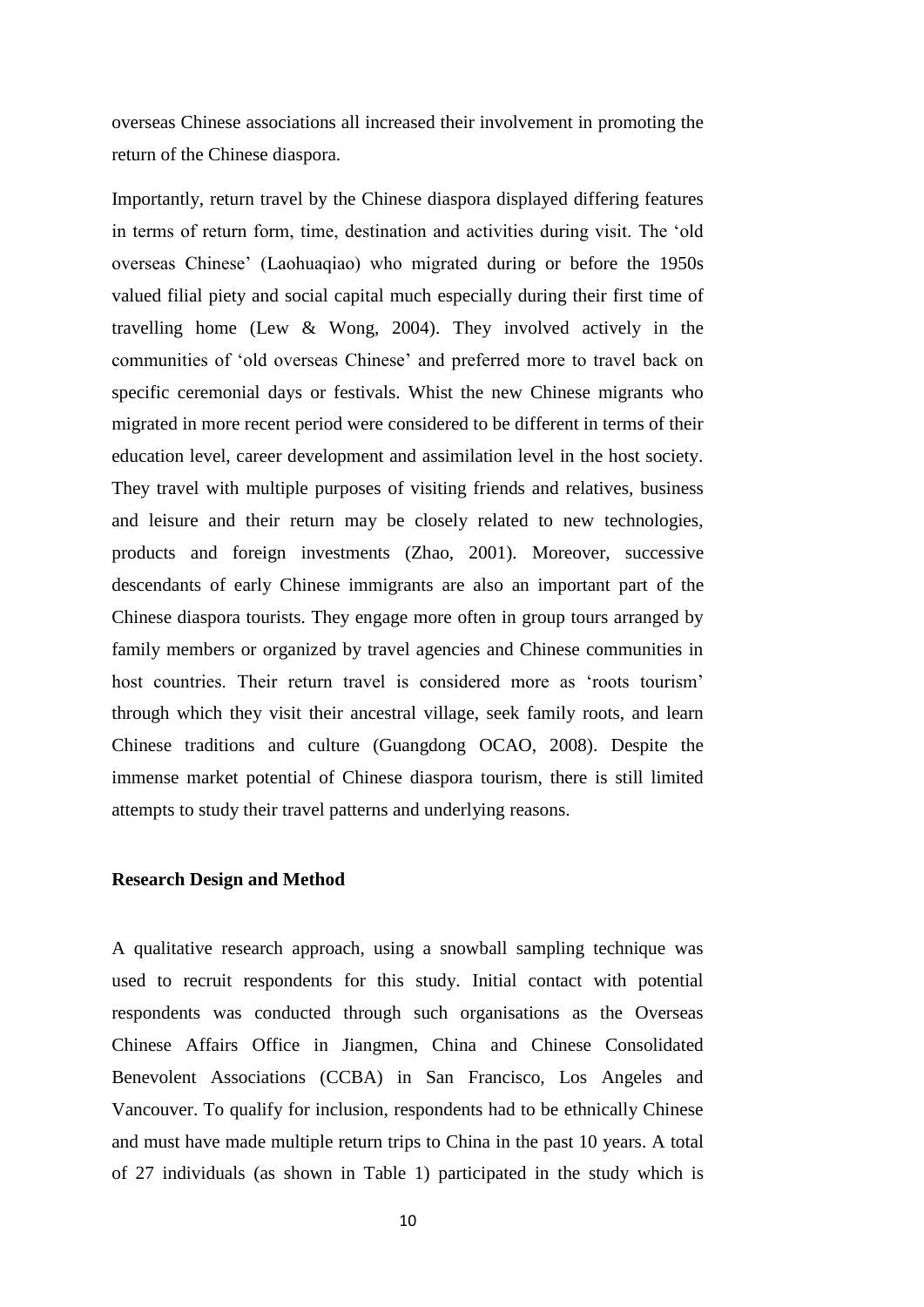deemed suitable for qualitative research (Bertaux, 1981; Morse, 1994). The saturation was considered to occur by evaluating the adequacy and the comprehensiveness of the results until no new information was obtained (Morse, 1994; Bowen, 2008). The sample includes 19 first-generation migrants, whose family migrated to North America from the late 1940s onward. The other 8 were born in North America to ethnic Chinese whose families migrated between anywhere from the 1860s to the late 1900s. The sample consisted of 18 men and 9 women, aged from 20 to 79. Seven had multiple migration histories, moving first from their original homes to Hong Kong or Taiwan and then onto their final destinations in North America. All respondents had made between two and more than 10 return visits to China in the past ten years. In order to preserve confidentiality, respondents' names have been omitted and instead they have been identified by a code based on the location where the interview was conducted and the interview number.

Insert Table 1 about here

In-depth, semi-structured interviews were conducted with questions focusing on four major themes: migration history, personal identity, place attachment (general perspective and ancestral home attachment), and home return travel. Each interview lasted about one hour and was conducted in the language that the interviewee felt most comfortable with (Cantonese/Mandarin/English). Interviews were translated into English and coded. Content analysis, which enables meanings underlying the physical messages to be explored and also helps identify thematic clusters to draw inferences from the data (Miles & Huberman, 1994), was used to interpret the results.

Trustworthiness is considered to be vital in both qualitative and quantitative studies, methods and paradigms. Based on Lincoln and Guba's (1985) criteria and Shenton's (2004) steps, the researchers attempted to achieve a trustworthy research by addressing credibility through demonstrating a true representation of the phenomenon supported by multiple data sources collected in different population from four locations, transferability through providing adequate details of the research context, method, and instruments for readers to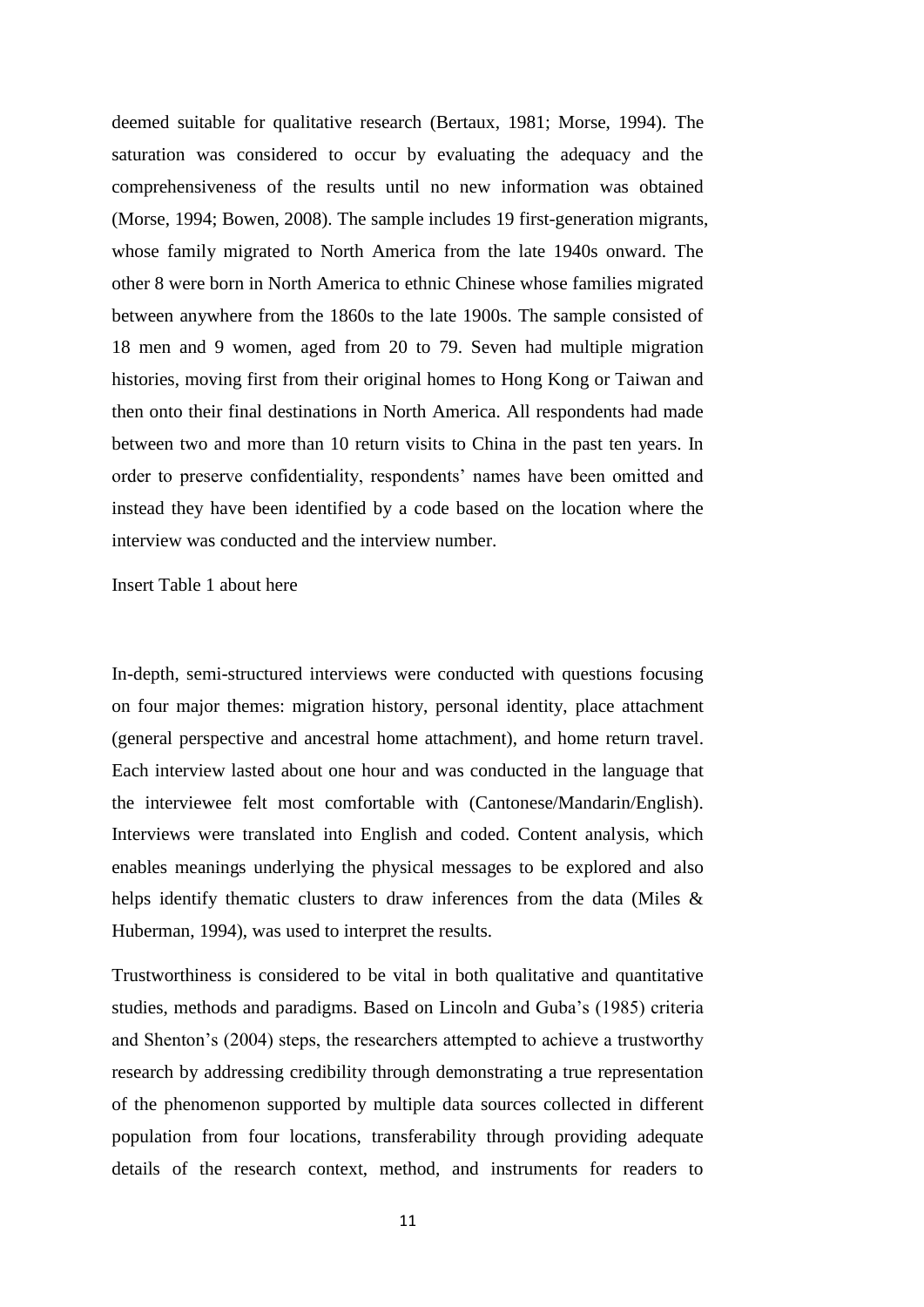understand whether the findings can be applied to similar contexts, dependability by illustrating research design and implementation, operational details and a reflective evaluation on researchers' own positionality (e.g. authors' migration experience and whether their personal experience influences the data collected or information coded), and confirmability by demonstrating all of the findings emerge from the data rather than from own assumptions.

Several limitations of the research should be acknowledged. First, most of our respondents are middle-aged who have sufficient life experiences and income level to be capable of conducting multiple return visits. Most of them have joined overseas Chinese associations and have maintained a kind of attachment to ancestral home. Second, the authors recruited the respondents through an official agency based in Jiangmen. Thus, more respondents were Chinese immigrants or descendants with Jiangmen descent. This might cause geographical limitation for this research. Chinese diaspora members from other parts of China can be included in future research for further understanding of their return characteristics.

#### **Findings - Four Travel Patterns**

Four different home return patterns emerged which were influenced by the individual's migration history, specificity of personal and national identity and strength of affective, cognitive and behavioral connections to ancestral hometowns. Each is discussed below.

#### *Type 1: 'Local' - Ancestral Home Focused*

Seven individuals displayed a 'local' return travel pattern that they confined their journeys to the immediate environs of their ancestral homes. All are firstgeneration migrants with relatively recent migration histories, who demonstrated strong and enduring affective and cognitive attachments to their hometowns. In all cases, the interviewees maintained strong social and familial ties in their hometowns and four of them still owned houses there. They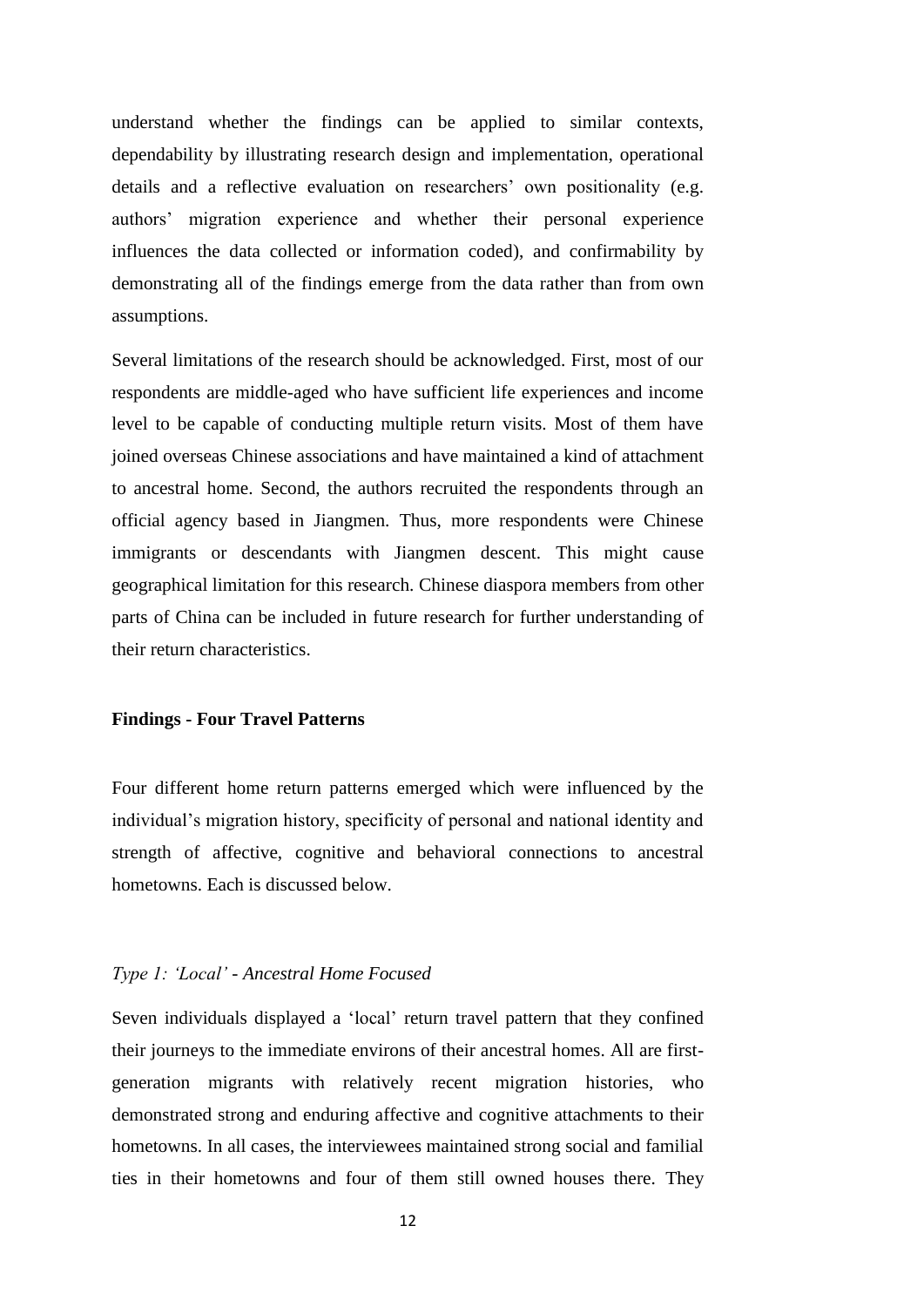defined themselves as being from these communities, more so than simply being 'Chinese', and saw themselves as insiders because of their enduring individual and group ties. To a large extent, their strongly local place identity engendered place dependence that superseded their attachments to their migration destinations. Their travel frequency is very high (ranging from once to several times per year). To them, a return trip made them feel like they were going home. Respondents used such terms as 'emotional' 'happy' or 'proud' to state their feeling.

For example, 30-year-old respondent LA5 migrated from Jiangmen to San Francisco with his parents in 1990 and has since settled in Los Angeles. His strong affection and cognition towards Jiangmen derived from enduring family ties there. He considers his personal identity as being from Jiangmen, and he ensures that he travels back at least once a year. He commented:

I guess it is my family education, the media associated with me, and my friends around me make me feel Jiangmen is my home…I travel back almost once a year for visiting my grandmother. She is getting older and I want to accompany her as much as I can.

Another participant who was originally from Taishan (SF3) has retained deep connection to his home region Siyi. In his knowledge, he is always a Siyiren (people from Siyi region). His strong social bonds to ancestral home region make him very active in different Chinese communities in San Francisco. Most of his return trips were tied to tours organized by four migrant associations he belonged to, but all returned to his home community. These trips represented a significant part of his life, as he noted:

Our Siyi region associations have our own activities and invite local officials to attend. We normally attend an association conference, hold a memorial ceremony for our ancestors, then we go back to Jiangmen to attend other Chinese overseas activities. Each year is like this.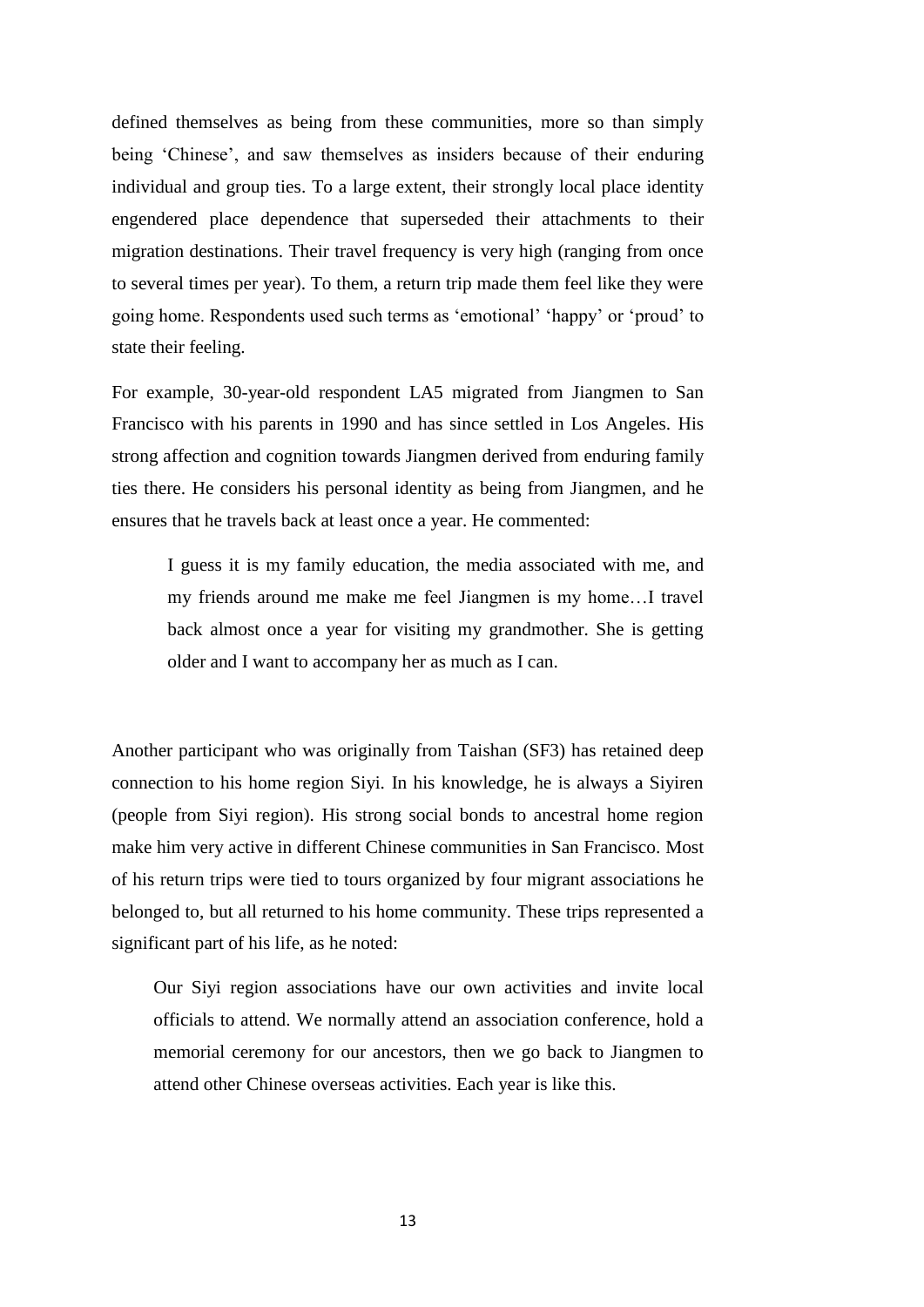The case of JM3 is very interesting, for her place attachment from ancestral hometown to 'a second hometown' through marriage and social ties. She was born in Shantou, migrated to Los Angeles in 1990 and got married there to another overseas Chinese with Jiangmen roots. She defines herself as Chinese, but interestingly has developed strong ties to her husband's hometown as well as to her ancestral home. Most of her home return travel, though, is to his ancestral home and, in fact, she has led multiple tours to Jiangmen to witness and participate in the homeland's development. She explained her travel as follows:

I developed strong attachment to Jiangmen Region because of my husband and my godfather's strong influence. I have done a lot more to Jiangmen than to my own ancestral hometown, for I had this special feeling to Jiangmen. First, it is the influence of my god father, he dedicated his lifetime to bringing more Chinese overseas back home. Now I continue to do what he did…Second, I feel that the high rank government officials in Jiangmen are more friendly. Communications between various parties are common and pleasant.

#### *Type 2: 'Dispersed' Type*

In contrast to members of the local group, five respondents represented the 'dispersed' group of home return tourists. Their trips were typified by travel to China's major cities and/or tourist nodes, with little travel to not travel to their ancestral homes. Likewise, their motives were associated more with typical business travel or pleasure travel motives of sightseeing and exploration than with visiting friends and relatives or maintaining strong community ties. This group of individuals had either multi-generational longer migration histories, or if recent migrants felt they had assimilated almost totally to the west. As a result they described themselves as being both Western and Chinese, with their Chinese identity being a function of their ethnic background, rather than being place based. They present a cognitive level of attachment to generic China by stating that 'China is their ancestral home' and they are 'familiar with most Chinese traditions, values, and culture'.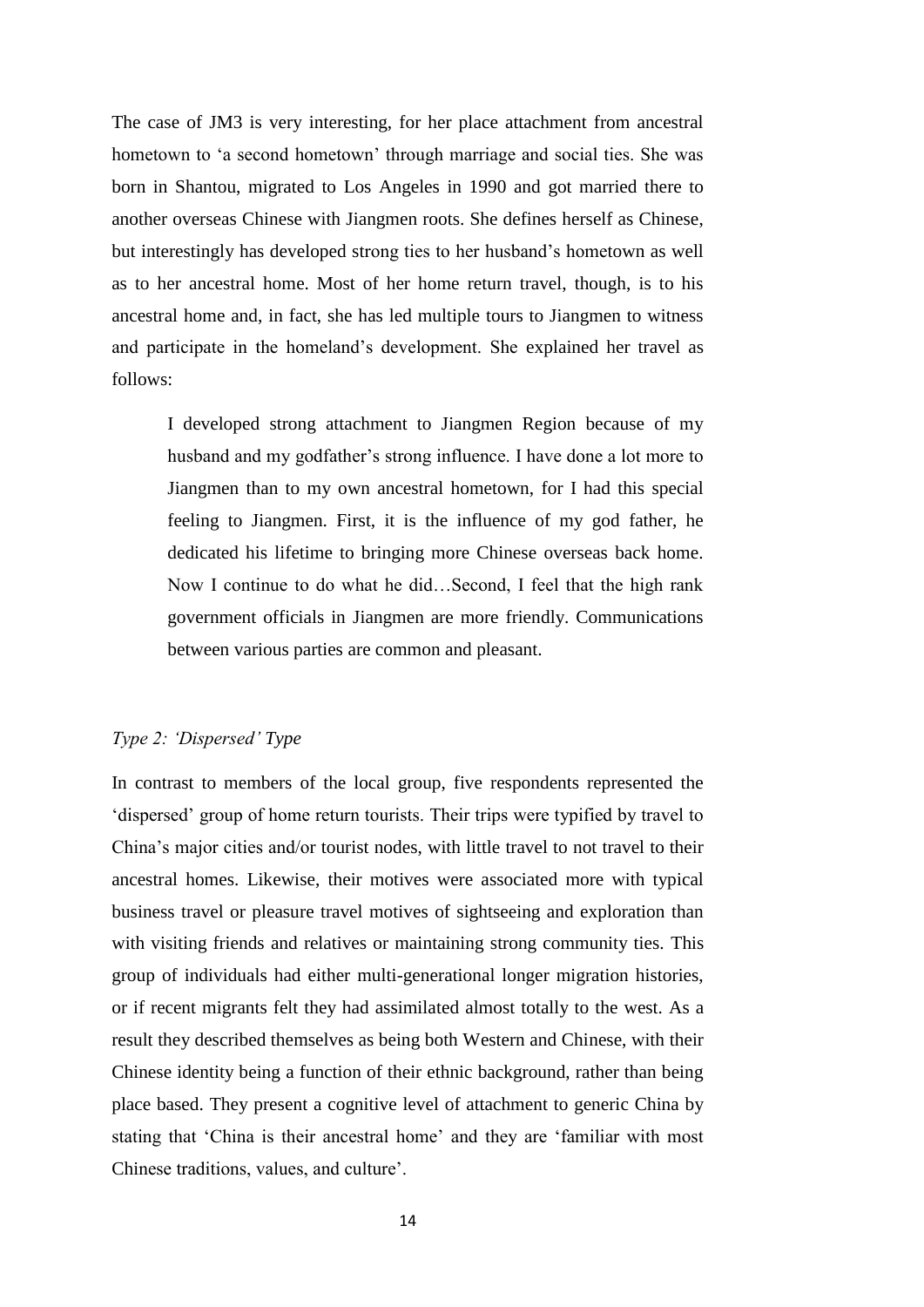Respondent JM4 is typical. He was born and raised in Guangzhou and migrated to Toronto 30 years ago. He expressed equal attachment to China and Canada, seeing himself as 'culturally more Chinese, but behaviorally more Canadian'. He visited China three to five times primarily to conduct business and if time permits to attend local events, and contribute to the environmental protection of his homeland. Each visit includes multiple stops, but only occasionally does he visit his ancestral home. He explained the reasons:

Perhaps because I don't make geographical distinction of the place… I grew up in Guangzhou, but each time I would visit multiple cities and did not spend much time there. I don't have much feeling about the place and only return where the things have to be done… Many concepts like emotions, habits, self-identity and etc., they are not contradicting to each other. When I am in Canada, I act and think like a Canadian. I will do the same when I am in China: try to think and act like a Chinese. I have some core values that will not change easily, but my identity is mixed.

The experiences of VA4, a 50-year-old Chinese Canadian from Vancouver, is typical of individuals whose families migrated many generations ago. Her maternal family migrated to Canada in late 1800s, while her father did not come to Canada until 1948. She considers herself as a third-generation Chinese Canadian who grew up in a white-dominant environment. Although she was not sure whether there was an attachment between her and China, her connection to China became apparent from her father's side. She said that:

It was quite clear that I am Chinese in Canada… my father was very interested in China and he opened a Chinese communist bookstore. He imported all the magazines from 1970s to 80s. I can sing the communist songs in Mandarin. I can sing 'Beijing Tiananmen', but I did not know what Beijing was or what Tiananmen was [at that time]… I did not quite understand what 'Chinese in Canada' meant until I went to China. Then I realized that there was a whole huge population of Chinese people that lived in somewhere.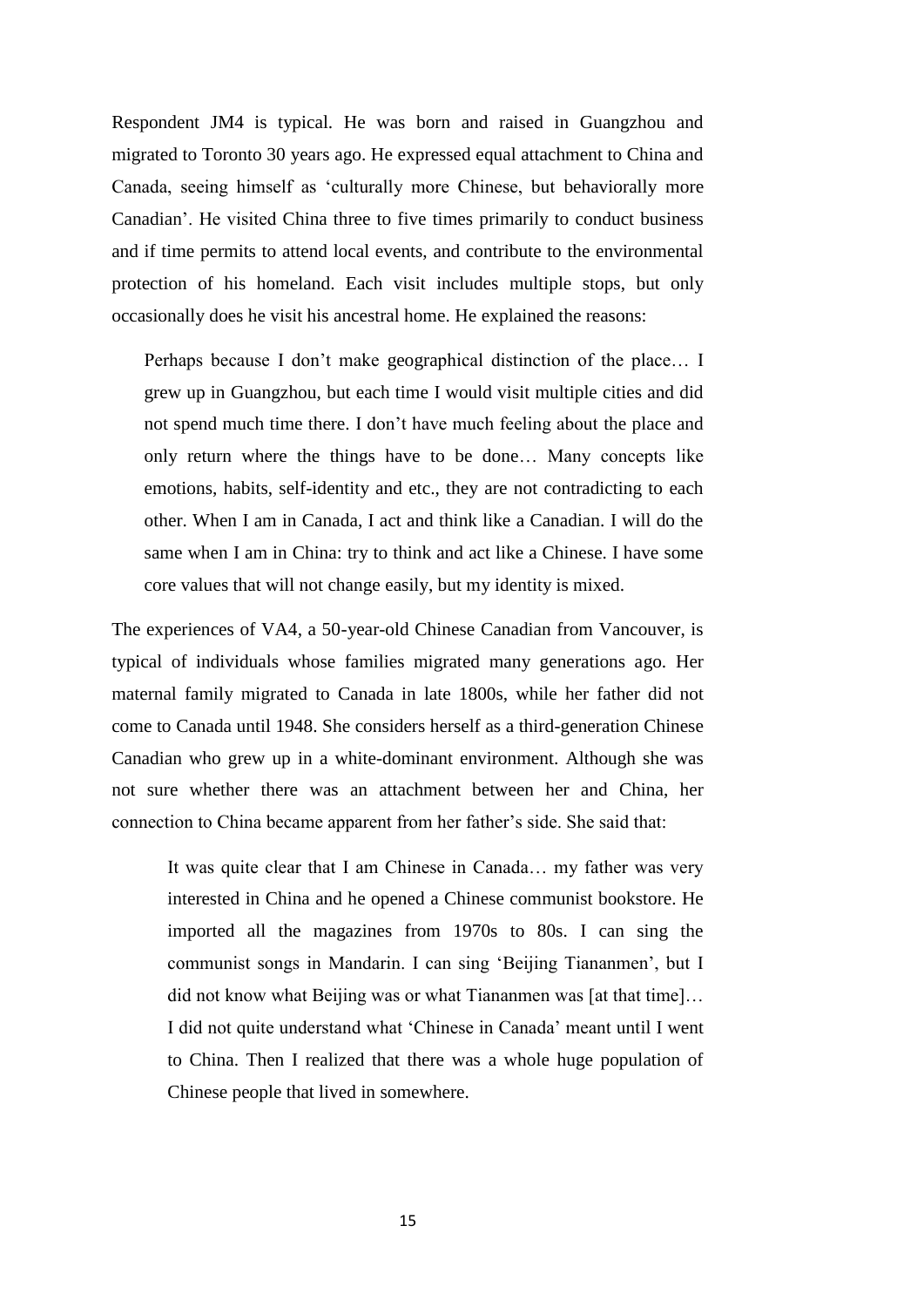She made her first visit in 1974, when she joined a youth group and returned to her ancestral village Taishan for a week. She came back a couple of times afterwards with her parents or independently to multiple destinations, including Taishan, Beijing, Shanghai and Suzhou. She thought her identity 'shifted depending on what age she was'. After all these years, her Chinese attachment has shifted as well to a more expansive sense as being a 'Chinese in Canada with strong Chinese roots'. She feels closer to Beijing than to her hometown because she lived in Beijing for a couple of years and spent most of her time in China in the North. Thus, there was 'more impression to Beijing'.

#### *Type 3: 'Hybrid Local or Dispersed' Depending on Purpose*

A group of 12 respondents showed more varied travel patterns, engaging in localized journeys on some trips and travel to other places in China on other trips. These people tend to engage in travel to their hometowns to visit friends and relatives, but unlike members of the 'local' group, they also engage in leisure or business travel to other localities in China. Their migration histories are also somewhat different. Eight were first-generation migrants migrated to North America during 1970s to 2000s. The other four individuals had their ancestors migrated during 1880s to 1900s. Despite of the varied migration histories, when asked about their identities and attachments, they represent hybrid feelings that displayed both strong ties to their ancestral homes and a more broadly based collective identity as Chinese. Their sense of place at local level reflect both emotional and cognitive attachment to the place. They maintained strong connection with the local communities much like the 'local' group. While their attachment to China was reflected from a self-identification as being both, or equally associated with their ancestral home specifically and China more generally. Thus, they also engaged in travel to other parts of China and demonstrated strong collective identities as Chinese. They too have a very high return frequency and their length of stay varies from a couple of days to several months depending on their return purpose.

Respondent JM2 left China in 1976 due to family poverty and migrated illegally to Hong Kong first and then four years later moved to America where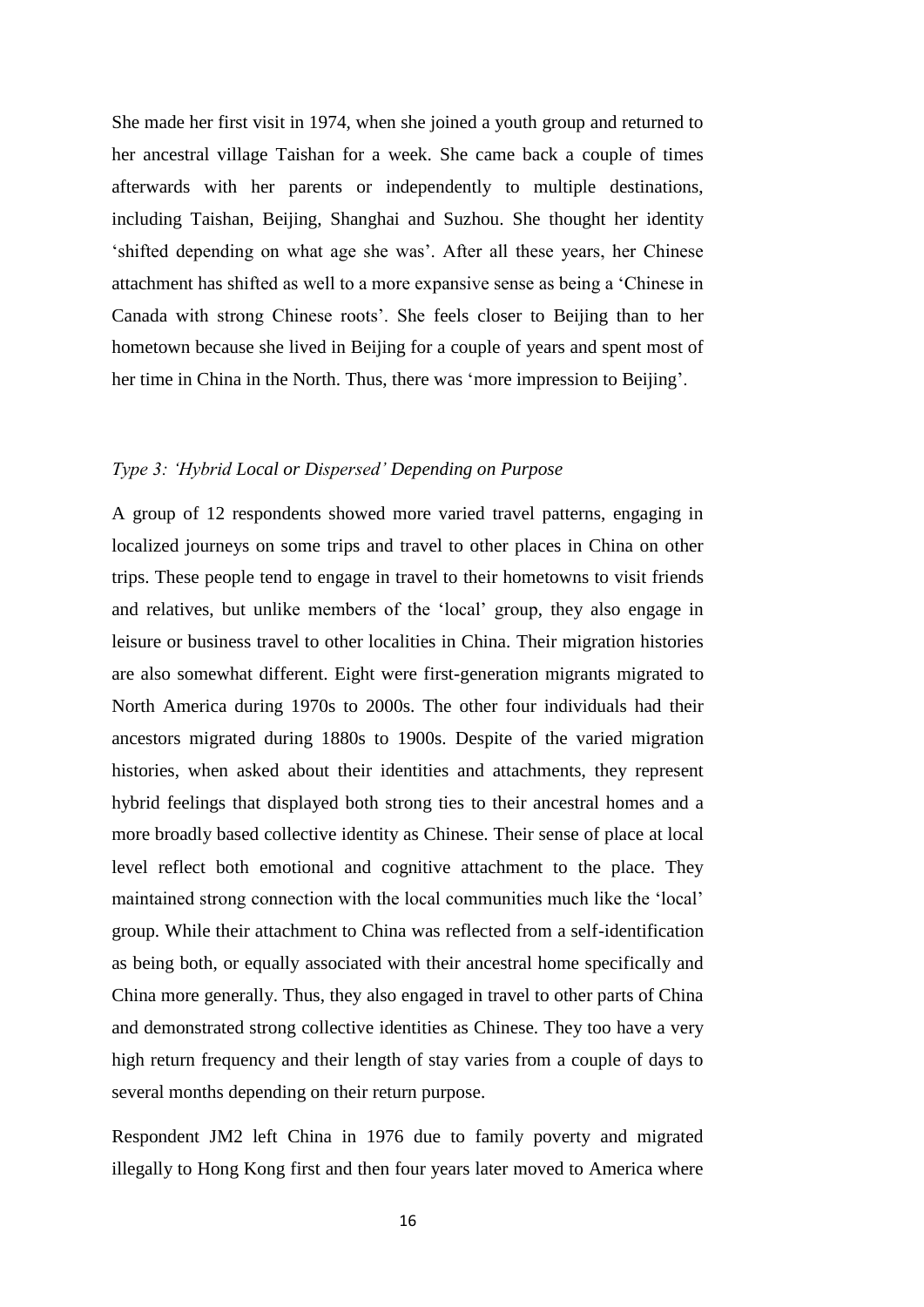he spent many years as a waiter in a local Chinese restaurant. He maintained a personal identity as being a Xinhui overseas Chinese. But, his experiences in the United States have also helped foster an identity as being Chinese which transcends his local roots, enabling him to contribute to broader diasporic Chinese community. He stated that:

Maybe because I had very tough moment in the beginning [of living in the US], I still have very strong emotional feelings toward Jiangmen Xinhui. I would never forget the truth that I was forced to leave my hometown and the hard times in US. So I consider Jiangmen Xinhui as my first and only hometown. I return almost every year and spend several months… While, as a Chinese, I have been a member of a Chinese overseas association since 2000 and have travelled to Beijing, Shanghai, and Hong Kong occasionally for Chinese overseas events.

Another example is LA6, a 63-year-old Chinese American whose grandfather first left China to California during 1900s to work in a farm. She was born and raised in China until she was three years old. When the Immigration of the United States allowed her mother to come to America, her mother left in 1951. It was 1953 when she left China to Hong Kong and lived there for three years until she finally settled down in the US. On one hand, she maintained a strong personal attachment to her ancestral home Zhongshan from a cognitive way expressing that 'Zhongshan is where my roots are'. On the other hand, she developed a strong personal identity as being Chinese and valued her social and familial ties to China overseas Chinese community. She expressed her feelings as:

I still have a cousin living in Zhongshan. He is like my brother. I feel very proud of being one of the first to see China before the Cultural Revolution and being able to witness all the changes. I almost travel back every year, engaged in both localized trips to Zhongshan and dispersed trips to Hong Kong, Guangzhou, Nanjing, Shanghai, Suzhou, Hangzhou for my consultant work.

SF5 migrated from her hometown Panyu of Guangzhou city to San Francisco in 1980s when she was 20. She still had personal ties to Guangzhou, with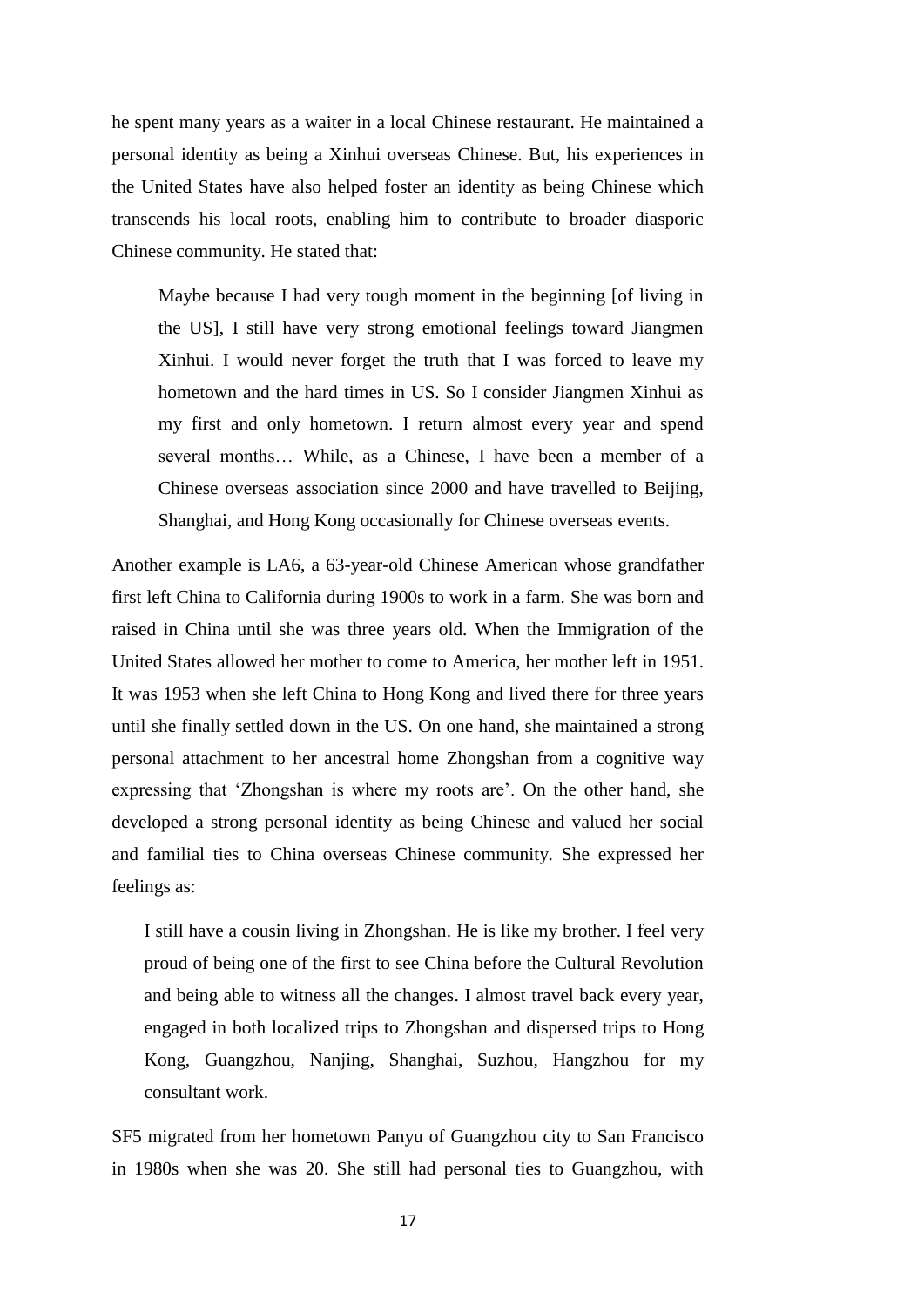several aunts and uncles living there. However, she saw herself as being both Chinese and from her home community, by noting 'when I talk about motherland, I will think of China'…[but] 'if we talk about hometown, I will definitely think of Guangzhou'. She described having nostalgia and enjoyed frequent trips to Panyu to visit friends and relatives, as well as took leisure trips to big cities like Beijing and Shanghai.

## *Type 4: The 'Second-migration' Type Centered in Family's First Migration Destination*

A fourth group emerged that consists of three people who moved initially from China to an intermediary destination in Taiwan or Hong Kong during their formative years and then ultimately migrated to North America. Members of this group feel stronger ties to their first, temporary migration destination than to their ancestral homes. They present group ties to ancestral home culture, but see their ancestral home as a meaningful place to their parents. In a sense then, their place attachment is to the liminal space they occupied between China and their current home, much from a cognitive perspective to generic China, recognizing that 'it is important to value my Chinese background'.

Respondent SF1 was born in Hong Kong. He moved to San Francisco with his parents when he was six. Despite his early memories in Hong Kong, he maintained strong affective attachment to family's first migration destination, saying that he 'still have memories about Hong Kong and love for Hong Kong Cuisine'. He fit into the American society very well and had lots of American friends. He saw himself as a Chinese American with strong Western characteristics. His attachment to Hong Kong was obvious:

Hong Kong is a very developed and convenient place to live. I even think about returning to Hong Kong after my retirement. By contrast, when we visited my ancestral hometown Xinhui, I felt like we were visiting some third-world country. My return now is mostly to Hong Kong, and sometimes conduct temporary trips to other cities in China. For example, my recent trip in 2009, I brought my daughters back to China and visited several cities including Xinhui.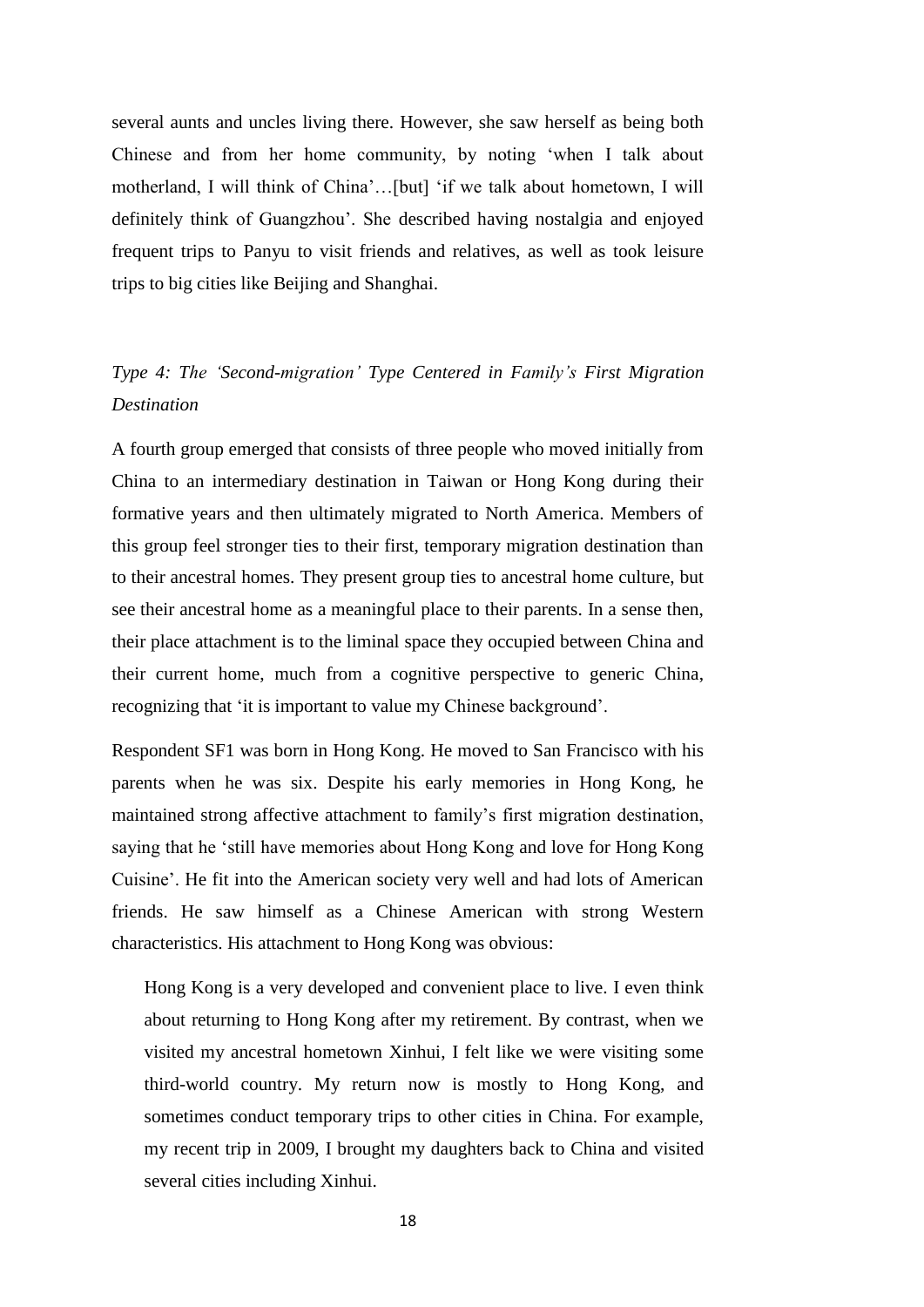The parents of respondent LA7 moved to Taiwan from Fujian during the Chinese Civil War. She was born in Taiwan and stayed there for 26 years before coming to the United States in 1974 as a college student. She felt attached both to Taiwan and her current home in Los Angeles, but had no affinity to her ancestral home. She identified herself as 'in-between' two cultures as 'a mix of Chinese, Taiwanese, and Chinese American'. She saw herself as ethnic Chinese rather than belonging to local community in ancestral hometown. She described her return travel:

My travel is all about family reunion to Taiwan where we still have a lot of family members. I did conduct one trip back to my ancestral hometown in 1988, but it was undertaken because I wanted to accompany my father and my husband… Some parts of the trip were emotional. However, some unpleasant things happened during our tour which really affected my feelings. Local people in the village thought we are rich and can take advantage of that. So I don't feel like going back again.

#### **Discussion and Conclusions**

The purpose of this study was to explore the effects that place and place attachment have on return travel by members of the Chinese diaspora resident in North America. The study assumes that movement patterns will be more focused among these with a strong localized sense of place, while those who exhibit less robust place attachment to their ancestral home community will engage in more dispersed travel. In doing so, it also sought to determine whether 'place' in varying spatial dimensions affect diasporas' home return travel patterns. Four discrete types of return travel were identified as summarized in Table 2.

Insert Table 2 about here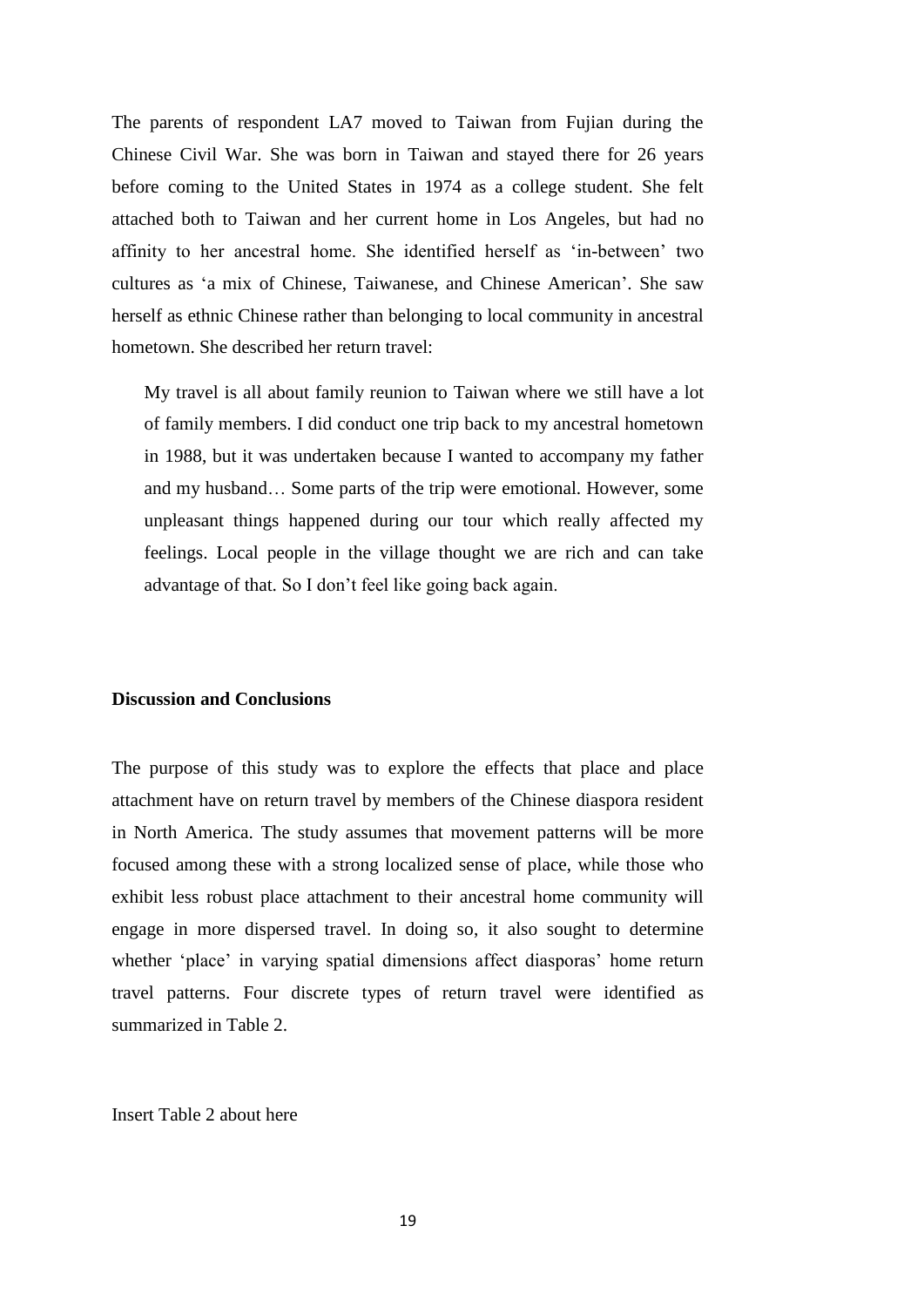Respondents belonging to both the 'local' and 'second migration' groups tended to restrict their return travel largely to the immediate environs of a single community where they still had strong affective and cognitive attachments. Return travel was motivated primarily by the desire to go 'home' and to maintain existing links as an insider. The key difference was that members of the 'local' group were attached to their ancestral homes, while the 'second-migration' group were attached to intermediate places where their families migrated temporarily before ultimately settling in North America. In each case though, respondents spent their formative years in these places. Members of these groups demonstrate strong examples of place dependence and place identity (Stokols & Shumaker, 1981; Proshansky, 1978) based on deep personal and immediate experiences. Their home attachment is also expressed stronger in an individual dimension (Scannel & Gifford, 2010) that their home place evokes personal memories, experiences and emotions associated with a localized self-identification (Twigger-Ross & Uzzell, 1996).

Members of the 'dispersed' tourist tended to identify themselves as being ethnically Chinese, but their sense of place was more strongly rooted in North America. They had weak ties to their ancestral homes, and instead, ties to China were at a more amorphous or generic level representing cognitive and group/cultural dimension of place attachment. They visited many places when they travelled to China which may or may not include a side trip to their ancestral home. Moreover, their trip motives were quite varied from rootsseeking to business/leisure.

Members of the 'local & dispersed' group represented some elements of the aforementioned groups. They engage in both local trips and dispersed travel and perceive their hometown as a major destination during their trips. They maintain strong personal connections with the home community in terms of affection and cognition level. They clearly have stronger individual place attachment and identify themselves as being part of the hometown community as well as Chinese overseas community.

This study builds on the work of Gustafson (2001) and Lewicka (2011) by suggesting the effects of spatial dimension of place attachment on home return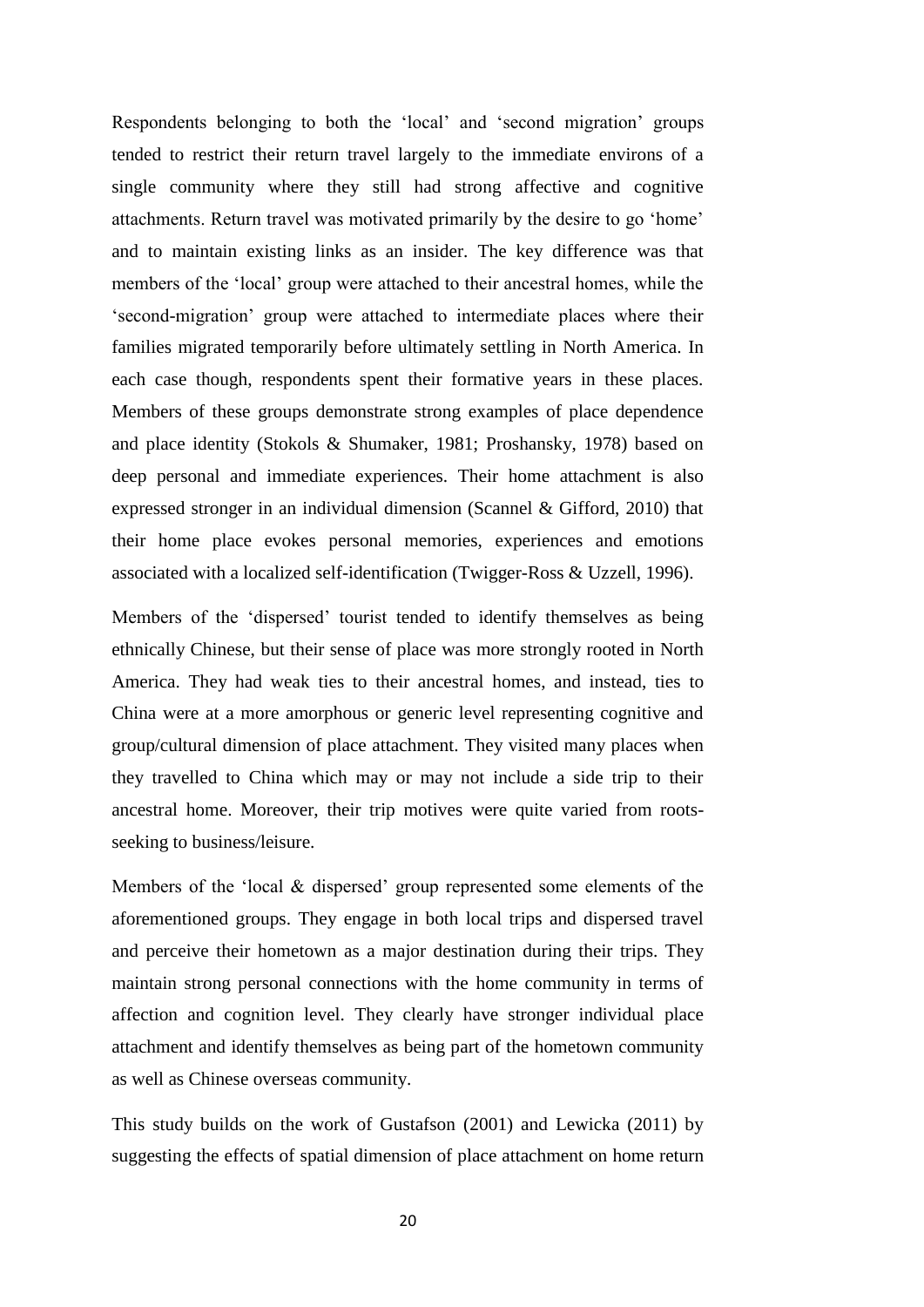travel are far more complex than often imagined. Particularly in the context of diaspora, sense of place may be focused narrowly on the immigrant's ancestral home or on intermediate places where they spent significant amounts of time as youth. It may also be perceived in national scope that may not necessarily be specifically place based. The study further suggests a link exists between the spatial dimension of place, the nature of place attachment expressed by individuals and their home return movements. Localized movements are associated with individuals who have a strong private, individual affective and cognitive attachment to one place. More dispersed movements are likely to be seen among people who tend to have more of a group tie and identity as being Chinese, but whose specific attachments are to their current places of residence. As Lewicka (2011) argues, the relationship between place attachment and mobility are far from settled, with past studies examining how different forms of mobility result in different levels of attachment to permanent places (Gustafson, 2009; Van der Klis & Karsten, 2009). This study suggests place attachment may also affect mobility, in terms of not only movement frequency, but also travel purpose and destination.

The study also highlights the fact that place and place attachment are deeply personal. Studies cannot make generalizations about any ethnic groups and their desire to go home. Instead of making generalizations, this study develops a deeper understanding of how the immigrants and their descendants consider home. By doing so, it suggests that the depth of attachment to ancestral home evolves over time and space as individuals become more attached elsewhere. Sometimes, their sense of home becomes expansive in scale due to formative years of living outside of it. In some cases, this sense can transfer to a second hometown through personal ties and experiences. Individuals' personal identity can be closely associated with their place attachment and it is also fluid and can change over time. As a result, travel patterns taken by diaspora tourists change too. Ali and Holden's (2006) work shows that as attachment to place changes, people are less willing to make return visits to 'home'. The findings of this study further imply that with changes of their attachment and personal identity, diasporas may not want to visit their ancestral homes, but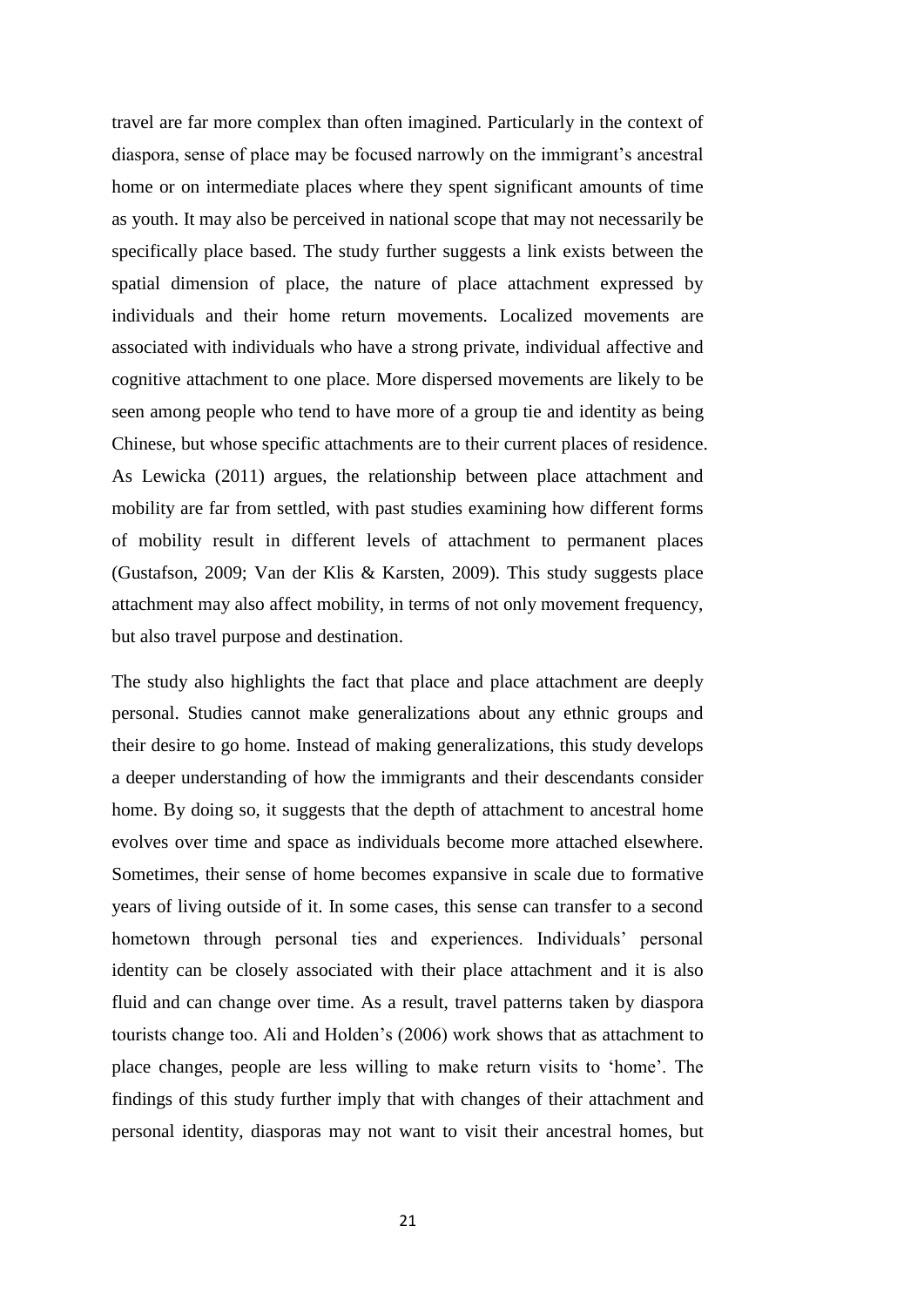still have a desire to visit the country of ethnic origin due to a more generic sense to the country.

This research can also make practical contributions to diaspora destinations by providing evidence for tourism officials and agencies on individuals' travel patterns, characteristics, and motives. It is suggested that over time migrants and those with multiple attachments will more likely take generic sightseeing trips to the country of origin, while recent migrants and those with strong personal ties will respond to home visit trips, but are unlikely to travel more widely. Thus, illuminating instructions can be provided to different geographical scales of places at home in terms of branding themselves into a favourable and nurture place for immigrants and their descendants to visit.

This research provides several avenues for future research. Despite the limitations discussed in methodology section, future research could include the Chinese descendants with ties to other regions in China with a larger sample. Researchers could also conduct further investigation from the supply side of diaspora tourism by researching on the development of effective marketing strategies. The implications of diaspora tourism, including how diasporic members' repeat visitation influences the local community and how diaspora tourism influences immigrants' sense of well-being are two other directions for future research.

#### Notes:

1. The term 'home' adapted the meaning from the phenomenon 'home return travel' in migration and diaspora tourism context, symbolically indicating the place of origin and ancestral home of diaspora.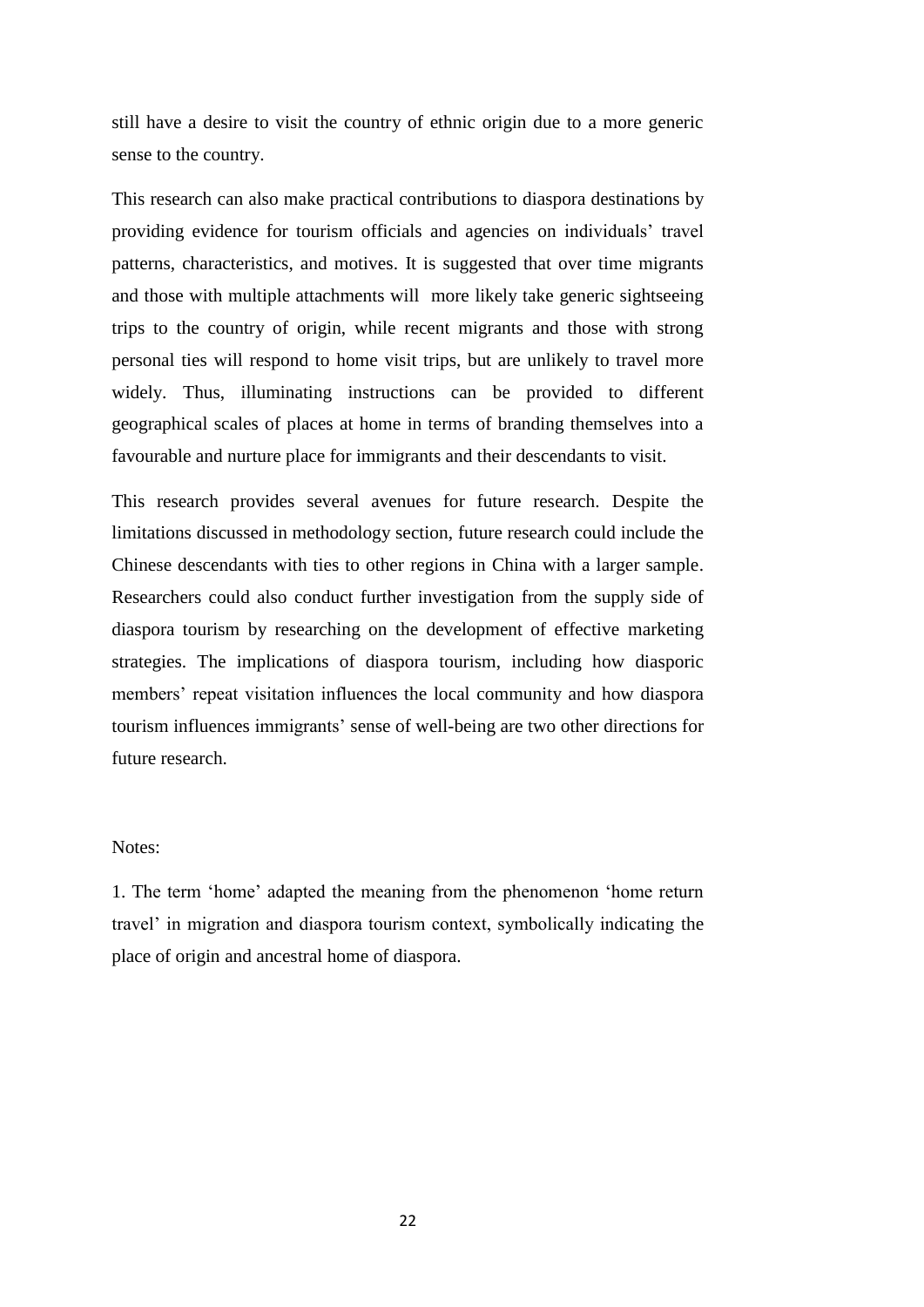References:

Ali, N., & Holden, A. (2006). Post‐colonial Pakistani mobilities: the embodiment of the 'myth of return' in tourism. *Mobilities*, *1*(2), 217-242.

Basu, P. (2005). Roots tourism as return movement: semantics and the Scottish diaspora. In M. Harper (Ed.), *Emigrant homecomings: The return movement of emigrants, 1600-2000* (pp. 131-150). Manchester: Manchester University Press.

Basu, P. (2007). *Highland homecomings: Genealogy and heritage tourism in the Scottish diaspora*. New York: Routledge.

Bertaux, D. (1981). From the life-history approach to the transformation of sociological practice. In D. Bertaux (Ed.), *Biography and society: The life history approach in the social sciences* (pp. 29-45). London: Sage.

Bowen, G. A. (2008). Naturalistic inquiry and the saturation concept: a research note. *Qualitative Research*, *8*(1), 137-152.

Brown, B., Perkins, D. D., & Brown, G. (2003). Place attachment in a revitalizing neighborhood: Individual and block levels of analysis. *Journal of Environmental Psychology*, *23*(3), 259-271.

Cheng, J. Y., & Ngok, K. L. (2013). Government policy in the reform era: interactions between organs responsible for overseas Chinese and Qiaoxiang communities. *Qiaoxiang Ties: Interdisciplinary Approaches to" Cultural Capitalism" in South China (London: Kegan Paul International, 1999)*, 113- 142.

Cohen, R. (2004). *Global social movements*. New York: The Athlone Press.

Coles, T., & Timothy, D. J. (2004). *Tourism, diasporas and space*. London: Routledge.

Con, H., & Wickberg, E. (1982). *From China to Canada: A history of the Chinese communities in Canada*. Toronto, ON: McClelland and Stewart.

Duval, D. T. (2004). Linking return visits and return migration among Commonwealth Eastern Caribbean migrants in Toronto. *Global Networks, 4*(1), 51-67.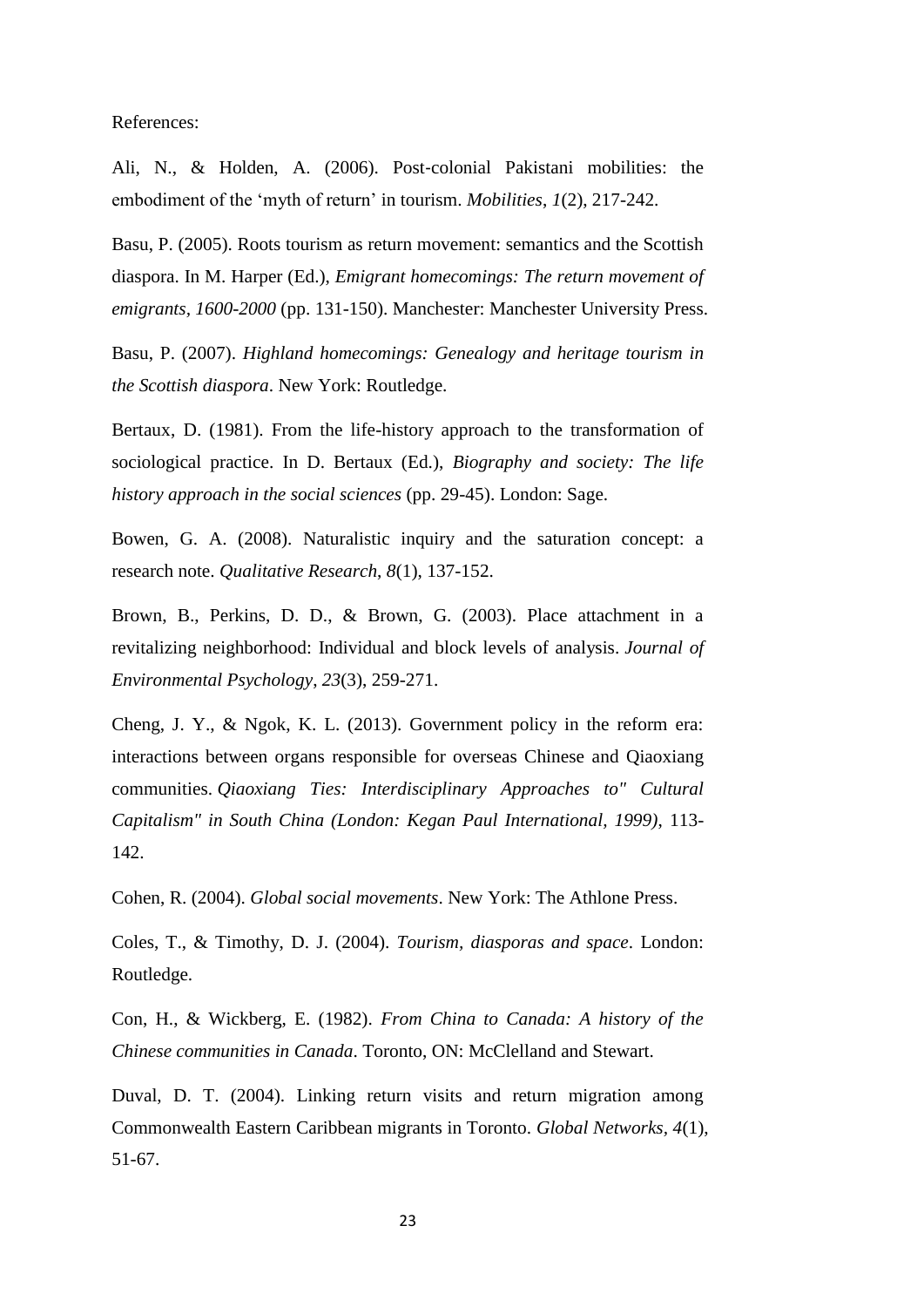Dwyer, L., Forsyth, P., King, B., & Seetaram, N. (2010). *Migration-related determinants of Australian inbound and outbound tourism flows*: STCRC.

Feng, K., & Page, S. J. (2000). An exploratory study of the tourism, migration–immigration nexus: Travel experiences of Chinese residents in New Zealand. *Current Issues in Tourism*, *3*(3), 246-281.

Franklin, A., & Crang, M. (2001). The trouble with tourism and travel theory. *Tourist Studies, 1*(1), 5-22.

Fried, M. (1963). Grieving for a lost home. In L. J. Duhl (Ed.), *The urban condition: People and policy in the metropolis* (pp. 124-152). New York: Simon & Schuster.

Guangdong OCAO. (2008). *Overseas Chinese Youth Visited Jiangmen for Root-seeking*. Retrieved on 2 Jun, 2009 from http://gocn.southcn.com/qw2index/2006xgzl/2006xgbd/200905190005.htm.

Geipel, R. (1982). *Disasters and reconstruction: The Friuli earthquakes of 1976.* London: George Allen & Unwin.

Gieryn, T. F. (2000). A space for place in sociology. *Annual Review of Sociology*, *26*, 463-496.

Government of Canada. (2012). Facts and Figures 2011. *Citizenship and Immigration Canada.* Retrieved 7 May, 2013.

Griffin, T. (2013). Research note: A content analysis of articles on visiting friends and relatives tourism, 1990–2010. *Journal of Hospitality Marketing & Management*, *22*(7), 781-802.

Gustafson, P. (2001). Roots and Routes: Exploring the Relationship between Place Attachment and Mobility. *Environment and Behavior, 33*(5), 667-686.

Gustafson, P. (2006). Place attachment and mobility. In N. McIntyre & K. E. McHugh (Eds.), *Multiple dwelling and tourism: Negotiating place, home and identity* (pp. 17-31): CAB International.

Gustafson, P. (2009). More cosmopolitan, no less local: The orientations of international travellers. *European Societies, 11*(1), 25-47.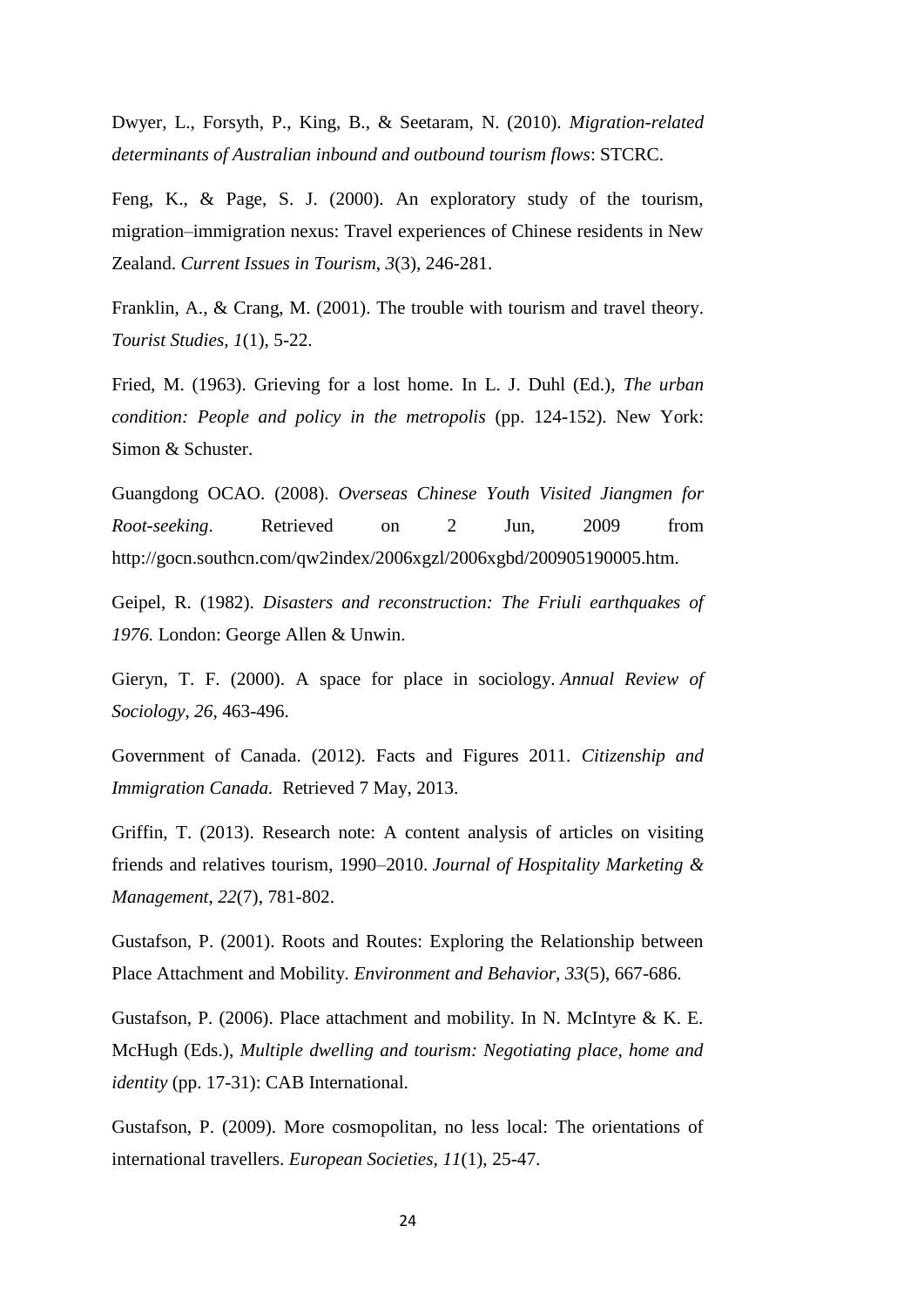Hall, C. M. (2005). *Tourism: Rethinking the social science of mobility*. Harlow: Prentice Hall.

Hay, R. (1998). Sense of place in developmental context. *Journal of Environmental Psychology, 18*(1), 5-29.

Hernández, B., Hidalgo, M. C., Salazar-Laplace, M. E., & Hess, S. (2007). Place attachment and place identity in natives and non-natives. *Journal of Environmental Psychology*, *27*(4), 310-319.

Hollinshead, K. (2004). Tourism and third space populations. The restless motion of diaspora peoples. In T. Coles & D. J. Timothy (Eds.), *Tourism, diasporas and space*. London: Routledge.

Hughes, H., & Allen, D. (2010). Holidays of the Irish diaspora: the pull of the 'homeland'?. *Current Issues in Tourism*, *13*(1), 1-19.

Hui, A. (2011). Placing nostalgia: The process of returning and remaking home. In T. K. Davidson, O. Park & R. Shields (Eds.), *Ecologies of affect: Place nostalgia, desire, and hope* (pp. 65-84). Waterloo: Wilfred Laurier University Press.

Hummon, D. M. (1992). Community attachment: local sentiment and sense of place. In I. Altman, & S. M. Low (Eds.), *Place attachment* (pp. 253-278). New York: Plenum Press.

Iorio, M., & Corsale, A. (2013). Diaspora and tourism: Transylvanian Saxons visiting the homeland. *Tourism Geographies, 15*(2), 198-232.

Janta, H., Cohen, S. A., & Williams, A. M. (2015). Rethinking visiting friends and relatives mobilities. *Population, Space and Place*, *21*(7), 585-598.

Jiangmen Government. (2010). *Jiangmen Government Report*. Jiangmen Government.

Kang, S. K.-M., & Page, S. J. (2000). Tourism, migration and emigration: travel patterns of Korean-New Zealanders in the 1990s. *Tourism Geographies, 2*(1), 50-65.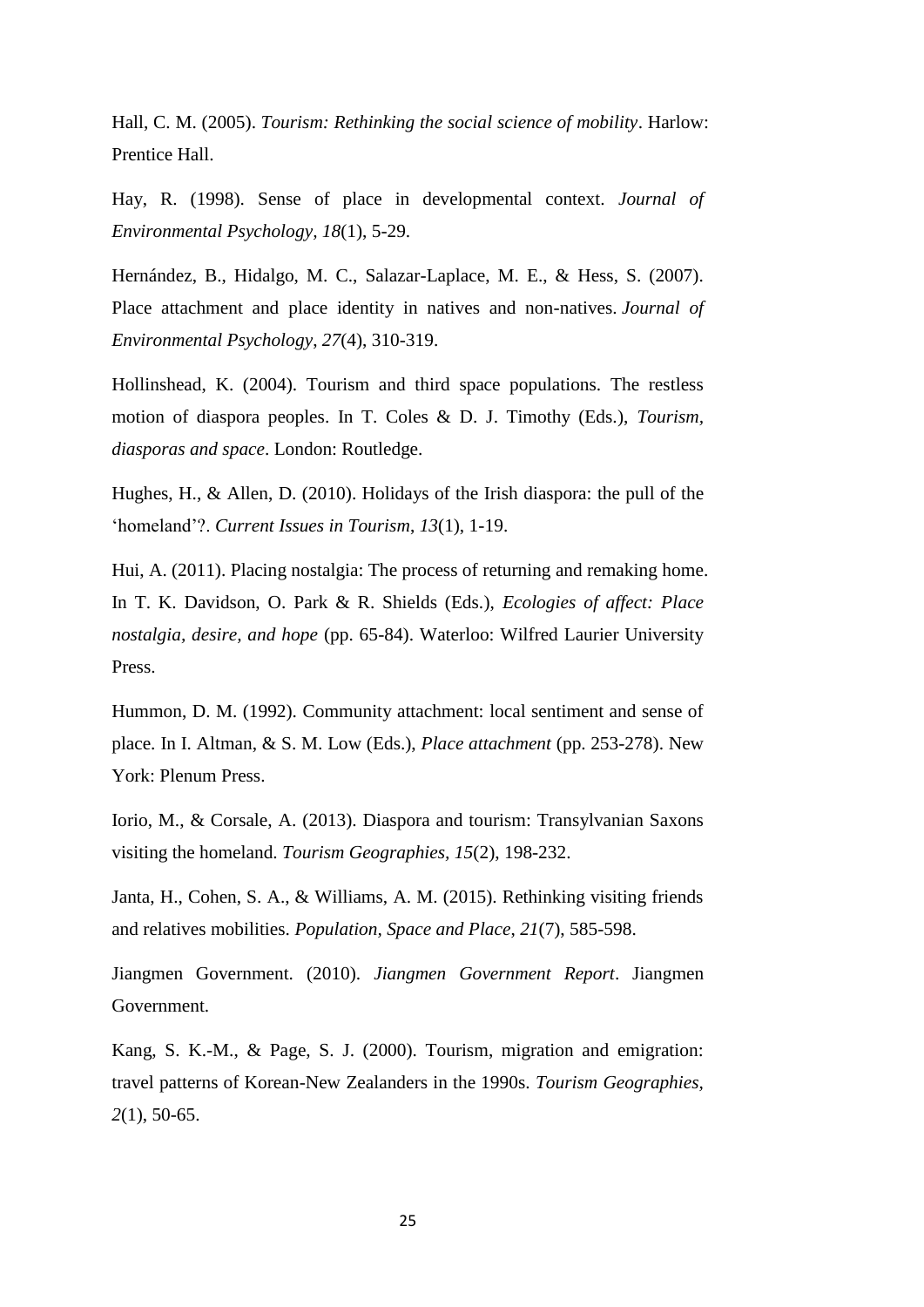Keith, M., & Pile, S. (2004). *Place and the politics of identity*. New York: Routledge.

Kemp, C., & Chang, B. J. (2004). China. In C. Kemp & L. A. Rasbridge (Eds.), *Refugee and immigrant health: A handbook for health professionals* (pp. 132- 141). Cambridge: Cambridge University Press.

King, H., & Locke, F. B. (1980). Chinese in the United States: A century of occupational transition. *International Migration Review*, 15-42.

Koppenfels, A. K., Mulholland, J., & Ryan, L. (2015). 'Gotta Go Visit Family': Reconsidering the relationship between tourism and transnationalism. *Population, Space and Place*, *21*(7), 612-624.

Laczko, L. S. (2005). National and local attachments in a changing world system: Evidence from an international survey. *International Review of Sociology*, *15,* 517-528.

Levitt, P., & Waters, M. C. (2002). *The changing face of home: The transnational lives of the second generation*. New York: Russell Sage Foundation.

Lew, A., & A., W. (2004). Sojourners, guanxi and clan associations: social capital and overseas Chinese tourism in China. In T. Coles & D. J. Timothy (Eds.), *Tourism, diasporas and space.* New York: Routledge.

Lewicka, M. (2010). What makes neighborhood different from home and city? Effects of place scale on place attachment. *Journal of Environmental Psychology*, *30*(1), 35-51.

Lewicka, M. (2011). Place attachment: How far have we come in the last 40 years? *Journal of Environmental Psychology, 31*(3), 207-230.

Li, P. S. (1998). *Chinese in Canada*. Toronto: Oxford University Press.

Light, I. (1984). Immigrant and ethnic enterprise in North America. *Ethnic and Racial Studies, 7*(2), 195-216.

Lincoln, Y. S., & Guba, E. G. (1985). *Naturalistic inquiry.* Beverly Hills, CA: Sage Publications.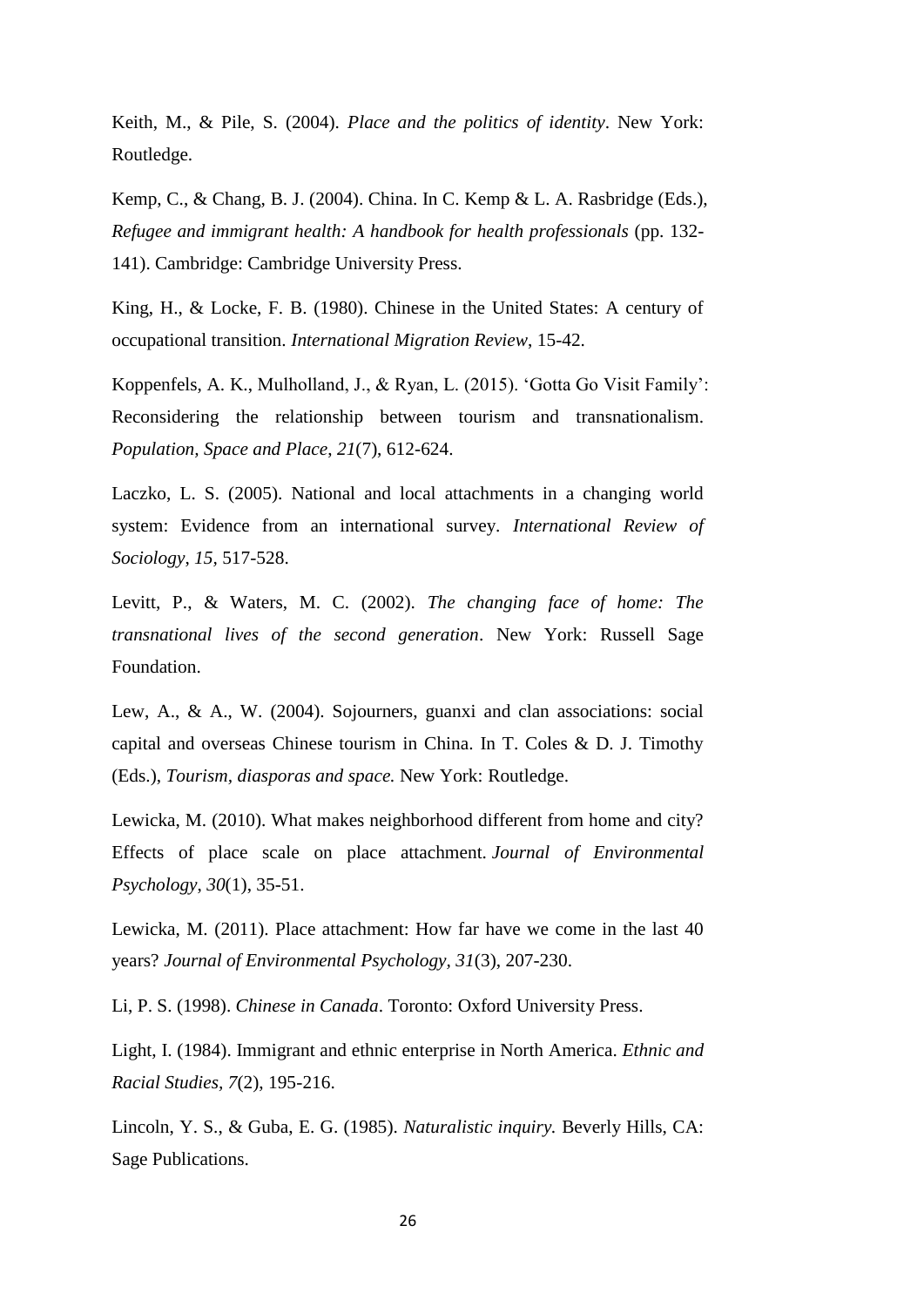Low, S. & Altman, I. (1992). Place attachment: A conceptual inquiry. In I. Althman & S. Low (Eds.), *Place Attachment*, New York: Plenum.

Manzo, L. C. (2005). For better or worse: Exploring multiple dimensions of place meaning. *Journal of Environmental Psychology*, *25*(1), 67-86.

Marcus, G. E., & Fischer, M. M. J. (1986). *Anthropology as cultural critique: An experimental moment in the human sciences.* Chicago: University of Chicago Press.

Massey, D. (1991). A global sense of place. *Marxism Today*, June: 24-29.

Massey, D. (1994). *Space, place and gender*. Minneapolis: University of Minnesota.

McCain, G., & Ray, N. M. (2003). Legacy tourism: The search for personal meaning in heritage travel. *Tourism Management, 24*(6), 713-717.

McHugh, K. E., & Mings, R. C. (1996). The circle of migration: Attachment to place and aging. *Annuals of the Association of American Geographers, 86*, 530-550.

Mei, W., Zhang, G., Zhang, Y., Guo, J., Guan, F., Gang, H., & Dai, Y. (2001). *The History of Wuyi Overseas Chinese* (Vol. 1). Guangzhou: Guangdong Gaodeng Jiaoyu Chubanshe.

Michelson, W. (1976). *Man and his urban environment: A sociological approach, with revisions*. Reading, MA: Addison-Wesley.

Miles, M. B., & Huberman, A. M. (1994). *Qualitative data analysis: An expanded sourcebook* (2nd ed.). Thousand Oaks, CA: Sage.

Morse, J. (1994). Designing funded qualitative research. In N. Denzin & Y. Lincoln (Eds.), *Handbook for qualitative research* (pp. 220-235). Thousand Oaks, CA: Sage.

Mueller, D. (2015). Young Germans in England visiting Germany: Translocal subjectivities and ambivalent views of 'Home'. *Population, Space and Place*, *21*(7), 625-639.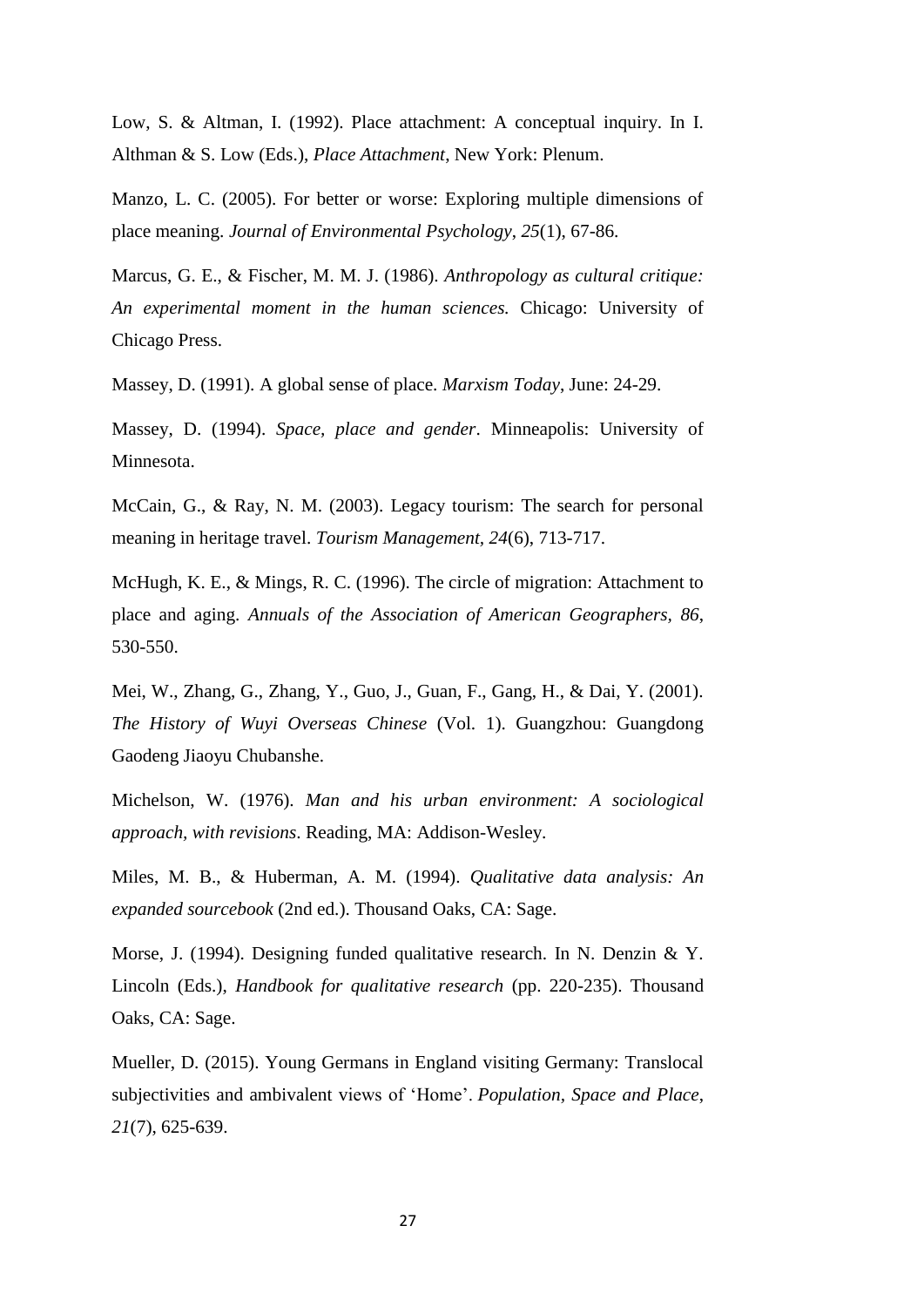Nguye, T.H., & B. King (2002). Migrant communities and tourism consumption: The case of Vietnamese in Australia. In Hall, C. M. & A. Williams (Eds.), *Tourism and migration: New relationships between production and consumption* (pp. 221-240). Morwell: Kluwer Academic.

Pan, L. (1998). *The Encyclopedia of the Chinese Overseas Chinese*. Singapore: Chinese Heritage Centre.

Pearce, P. L. (2012). The experience of visiting home and familiar places. *Annals of Tourism Research, 39*(2), 1024-1047.

Pinho, P. (2008). African-American roots tourism in Brazil. *Latin American Perspectives, 35*, 70-86.

Proshansky, H. M. (1978). The city and self-identity. *Environment and Behavior, 10*(2), 147-169.

Relph, E. (1976). *Place and placelessness*. London: Pion Limited.

Riger, S., & Lavrakas, P. J. (1981). Community ties: Patterns of attachment and social interaction in urban neighborhoods. *American Journal of Community Psychology*, *9*(1), 55-66.

Safran, W. (1991). Diasporas in modern societies: Myths of homeland and return. *Diaspora, 1*(1), 83-99.

Scannell, L., & Gifford, R. (2010). Defining place attachment: A tripartite organizing framework. *Journal of Environmental Psychology, 30*(1), 1-10.

Shenton, A. K. (2004). Strategies for ensuring trustworthiness in qualitative research projects. *Education for Information, 22*(2), 63-75.

Skeldon, R. (1996). Migration from China. *Journal of International Affairs-Columbia University, 49*, 434-455.

Stedman, R. C. (2002). Toward a social psychology of place predicting behavior from place-based cognitions, attitude, and identity. *Environment and Behavior*, *34*(5), 561-581.

Stokols, D., & Shumaker, S. A. (1981). People in places: A transactional view of settings. *Cognition, Social Behavior, and the Environment*, 441-488.